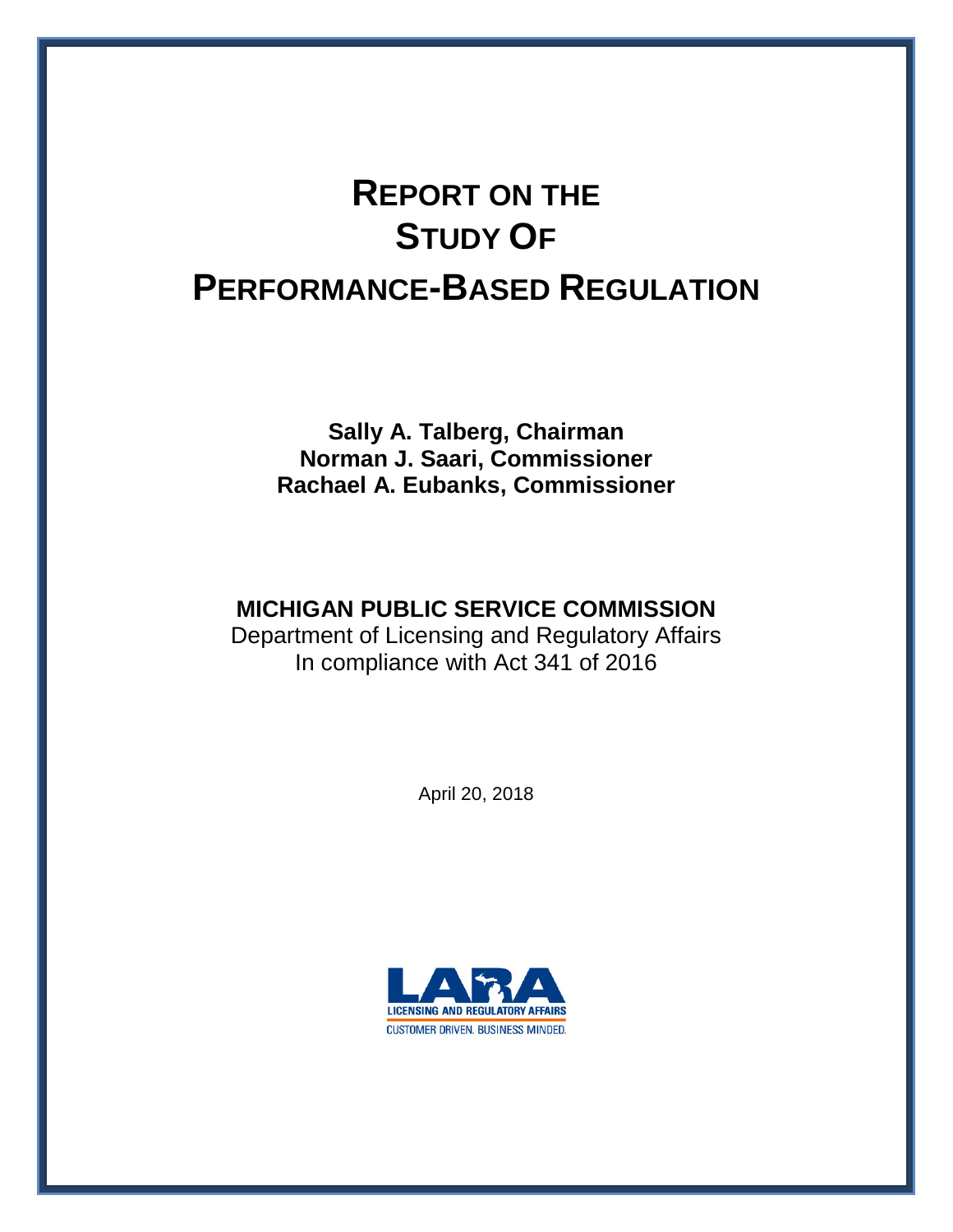## **Table of Contents**

| RIIO as Applied in the UK Would Not be Appropriate for Michigan under Existing<br>Pros and Cons of Different Approaches and Conditions for Successful Implementation22 |  |
|------------------------------------------------------------------------------------------------------------------------------------------------------------------------|--|
|                                                                                                                                                                        |  |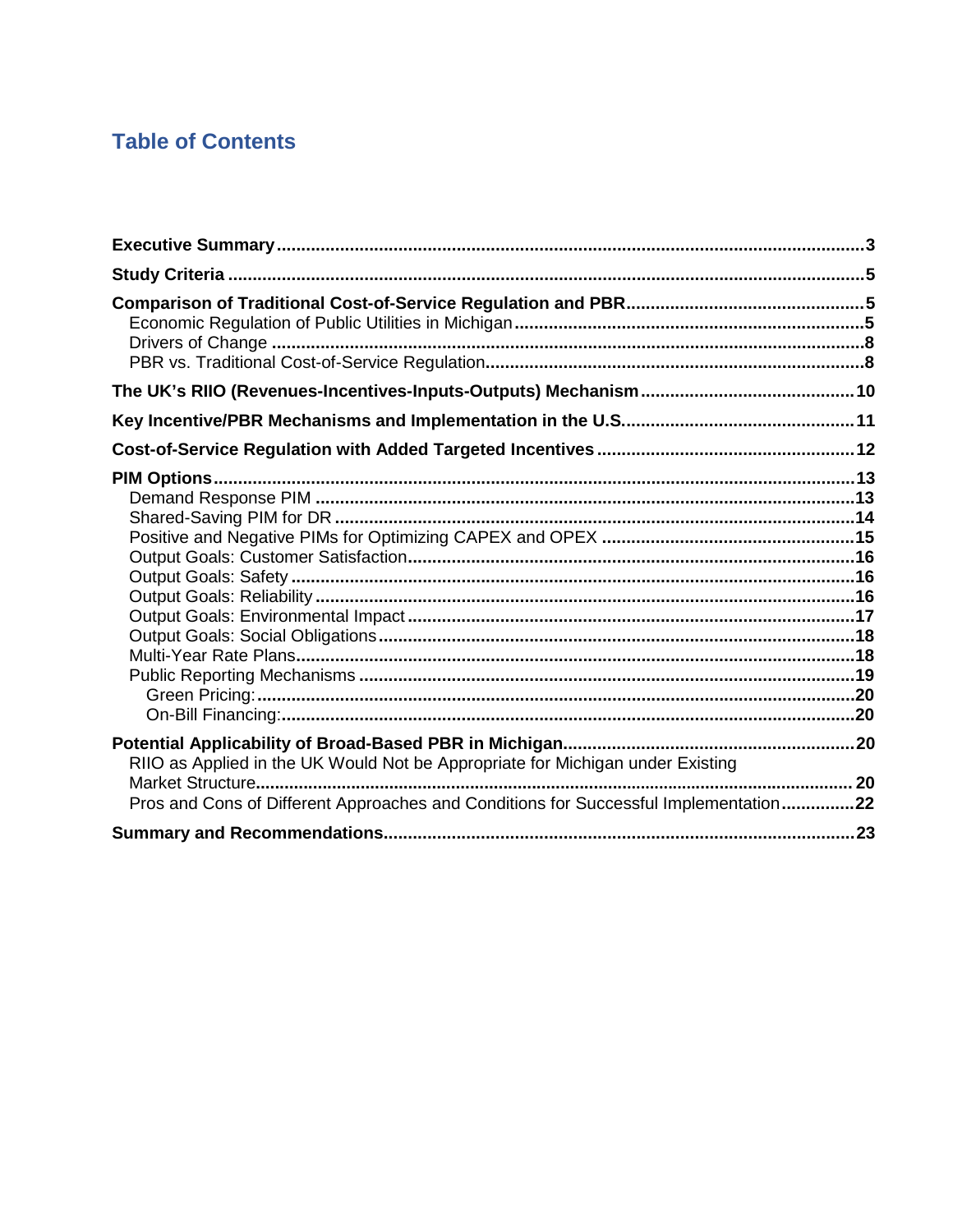# <span id="page-2-0"></span>**Executive Summary**

 $\overline{a}$ 

This report by the Michigan Public Service Commission (PSC or Commission), on performance-based regulation (PBR) and its potential applicability in Michigan, was developed to comply with Section 6u of Public Act 341 of 2016 (PA 341). That statute implemented a comprehensive reform of energy policies in the state and directed the Commission to perform a study of PBR in other states and countries, including a wellestablished PBR approach used in the United Kingdom. The Commission was directed to engage stakeholders on this topic and evaluate four specific factors: (1) methods for estimating revenue needed, (2) methods to increase the time between rate cases, (3) options for establishing incentives and penalties, and (4) profit-sharing provisions that can spread efficiency gains among consumers and utility stockholders and can reduce the degree of downside risk associated with innovation.

The rates of investor-owned electric and natural gas utilities in Michigan are regulated by the Commission under cost-of-service regulation.[1](#page-2-1) Under this traditional regulatory approach, utilities have been incentivized to build infrastructure to meet a multi-decade period of increasing energy demand. In more recent years, however, stagnant growth in energy demand has challenged the assumption that utility investment can be funded by anticipated future growth, causing rate cases to be filed more frequently. During a time of increased technology innovation, digitalization, and customer engagement affecting the energy industry, it is also difficult to encourage innovation and operating efficiency within the traditional regulatory model. PBR has been used in other jurisdictions to help adapt to these drivers of change, meet policy goals, extend time between rate cases, and remove disincentives inherent in traditional regulation for non-capital solutions such as energy waste reduction or customer-owned generation. As discussed in this report, PBR is complex and has both advantages and disadvantages. Accordingly, the direction from the Michigan Legislature and Governor for the Commission to undertake a comprehensive examination of PBR as a first step is timely.

The Commission examined PBR mechanisms in two jurisdictions: (1) the United Kingdom (revenues, incentives, inputs, and outputs for 8 years), and (2) New York (distribution rate freeze for 2 years). The Commission also created an inventory of four other PBR applications in (1) Alberta, Canada (distribution price cap for 5 years); (2) Australia (transmission revenue cap for 5 years); (3) Norway (transmission revenue cap for 5 years); and (4) Ontario, Canada (distribution price cap for 5 years). In addition to considering PBR mechanisms in other jurisdictions, the Commission also analyzed potential PBR approaches related to PA 341, including: (a) cost-of-service with targeted incentives, (b) performance incentive mechanisms for demand response, (c) shared-saving approaches, and (d)

<span id="page-2-1"></span><sup>1</sup> Cost-of-service regulation is also referred to as cost-plus-return regulation. In regulatory jargon, the term "cost-of-service" also refers to setting rates for individual classes of customer (e.g., residential, industrial) based on the utility's cost to serve those groups of customers.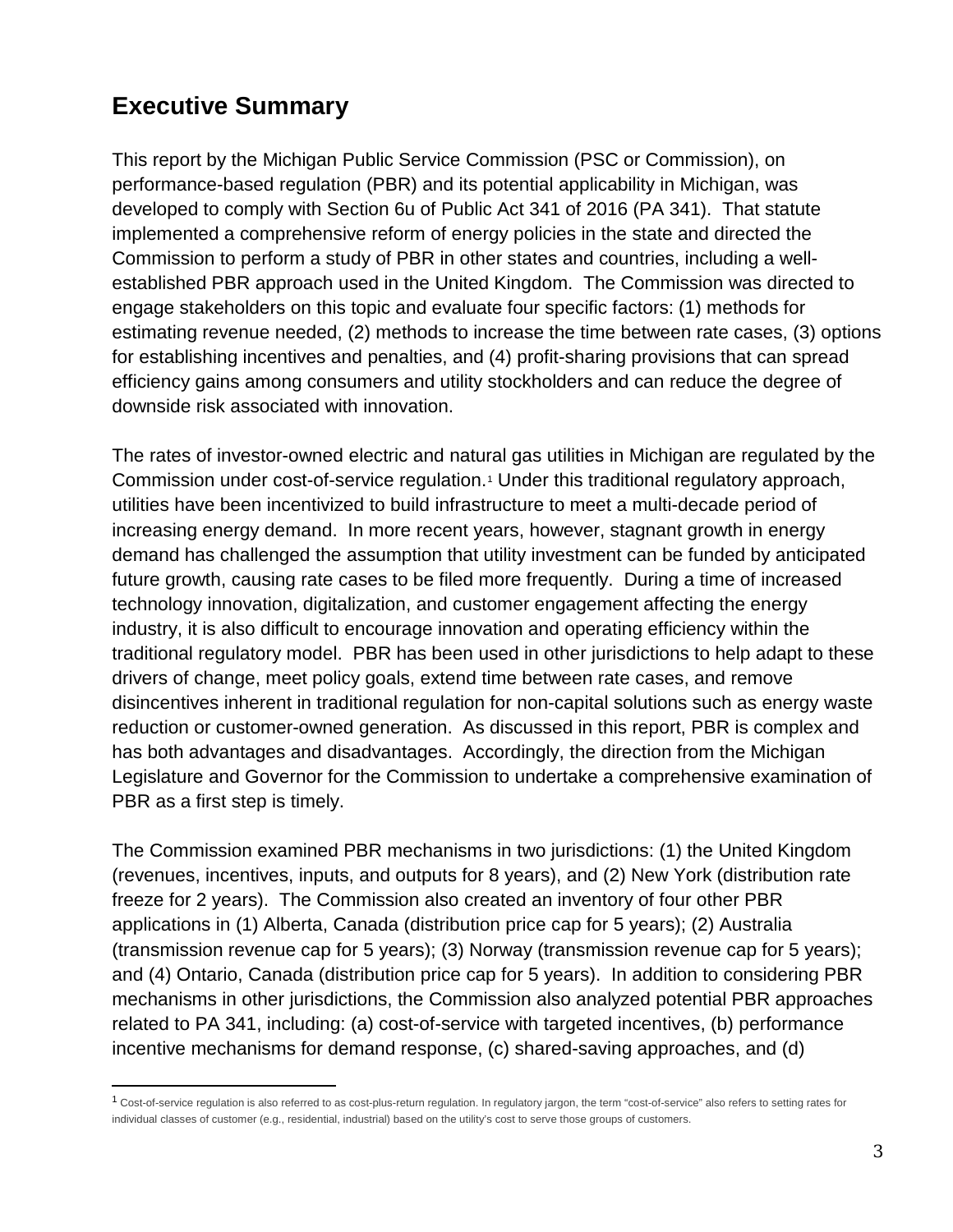approaches to optimize overall capital expenditures and operating costs. The Commission analyzed these approaches in light of five specific objectives in PA 341: (1) customer satisfaction, (2) safety, (3) reliability, (4) environmental impact, and (5) social obligations. The MPSC relied on numerous secondary sources for its study of PBR.<sup>[2](#page-3-1)</sup>

The Commission's review of PBR mechanisms in other jurisdictions indicates that similar approaches can be used to augment the existing regulatory model, provided they are tailored to specific requirements in Michigan. Sec. 6u did not create any new or revised authority addressing the Commission's ability to approve PBR but Sec. 6u (5) states that Sec. 6u does not limit the Commission's *existing* authority to authorize PBR. Notwithstanding, it is clear that *how* rates are set—whether through traditional regulatory methods or PBR—provides strong incentives that affect utility investments and behaviors. Integrating forms of PBR into the existing cost-of-service regulatory model could help utilities and regulators adapt to potentially profound changes affecting the energy industry in the coming years as discussed above. Consequently, the Commission intends to: (a) proceed through the use of pilot programs to evaluate the feasibility of different approaches, (b) integrate PBR with other energy planning and infrastructure programs, and (c) continue to keep stakeholders involved. More specifically, the Commission has a well-established program to accelerate the replacement of aging natural gas main pipelines that could be expanded to address other infrastructure challenges in conjunction with additional performance metrics. In addition, the Commission has a new electric distribution planning initiative to increase transparency and stakeholder engagement on grid modernization goals, metrics, and investment strategies that could provide a foundation for PBR. The Commission intends to evaluate the inclusion of PBR metrics in these programs and also review other programs that may prove fruitful for the use of PBR.

<span id="page-3-0"></span> $\overline{a}$ 

<span id="page-3-1"></span><sup>&</sup>lt;sup>2</sup> One comprehensive source on PBR—a September 2017 report by the Regulatory Assistance Project (RAP) and the National Renewable Energy Laboratory is particularly timely and relevant given their research on the latest U.S. and global experience with respect to PBR and analysis of new regulatory trends involving the use of performance incentive mechanisms, or PIMs, to augment existing regulatory structures to achieve a diverse array of targeted policy outcomes. Due to its relevance, the RAP/NREL report on Next-Generation Performance-Based Regulation is referenced as Appendix F, the RAP report on Performance Based Regulation Options is referenced as Appendix G, and the report on Incentive Regulation of Distribution Utilities is referenced in Appendix H to this MPSC report.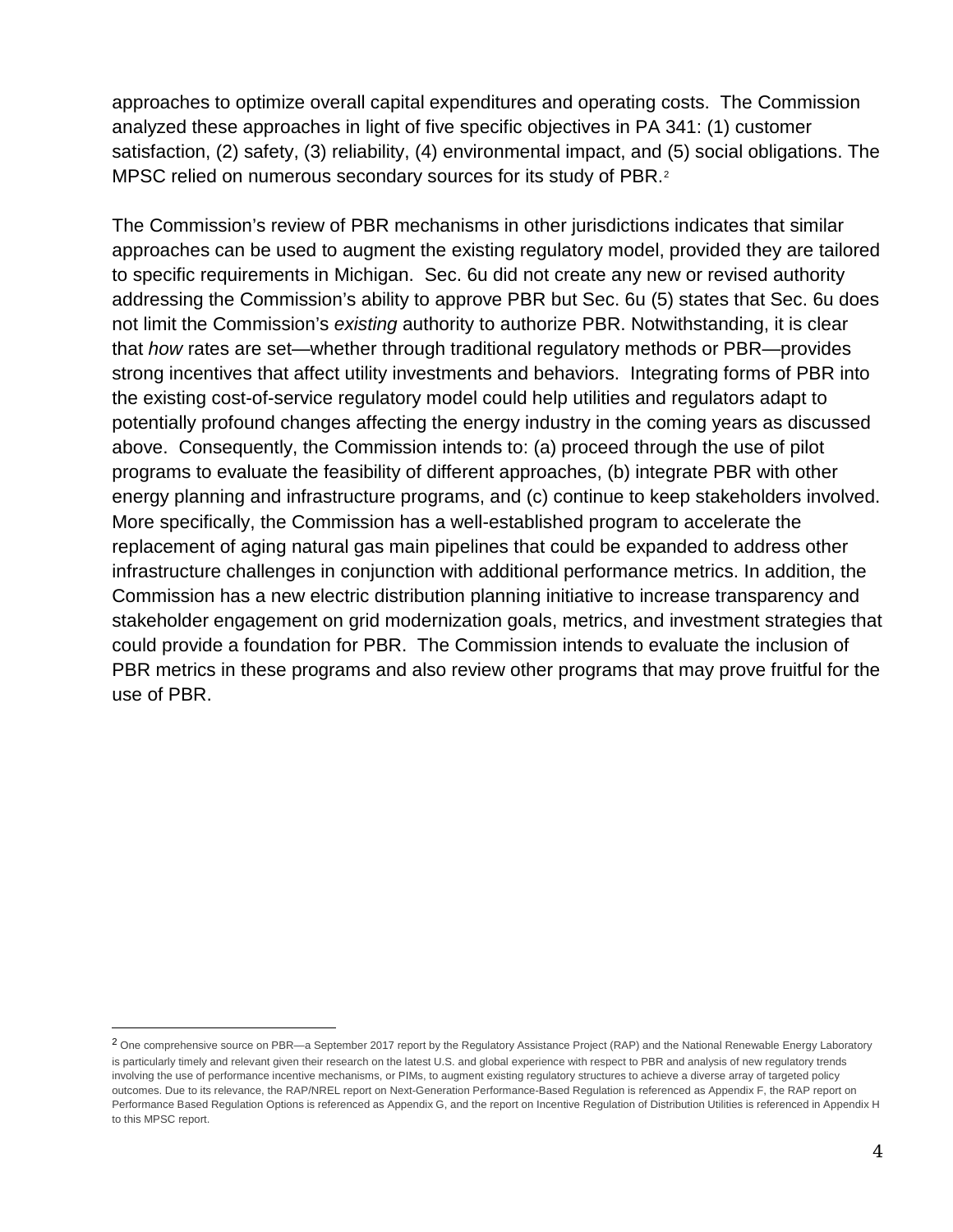# **Study Criteria**

Act 341 of 2016, which amended Act 3 of 1939, charges the Commission to undertake a study of PBR, and to report on its findings with written recommendations (Sec. 6u). In conducting this study, the Commission was tasked with collaborating with representatives of each customer class, regulated utilities, and other interested parties.

Sec. 6u (1) defines PBR, in part, as a regulatory system in which a utility's authorized rate of return would depend on the utility achieving targeted policy outcomes. Such outcomes could relate to cost control, customer service, reliability, safety, innovation, environmental performance, or other considerations. Regulatory mechanisms with targeted objectives are commonly referred to as performance incentive mechanisms, or PIMs.

Sec. 6u (2) directs the MPSC to examine PBR applications in other states and countries including, but not limited, the United Kingdom's RIIO (revenue = incentive,  $+$  innovation  $+$ outputs) model. RIIO is a broad-based PBR alternative to traditional cost-of-service regulation. Other jurisdictions have used PBR mechanisms such as PIMs to augment existing cost-of-service regulation.

Sec. 6u (3) directs the MPSC to evaluate four specific factors associated with PBR:

- 1. Methods for estimating revenue needed during a multi-year pricing period that uses forecasts of efficient total expenditures (i.e., TOTEX as used in the RIIO model);
- 2. Methods to increase the time between rate cases to provide the utility with opportunity to retain cost savings and to encourage investments that have extended payback periods;
- 3. Options (i.e., mechanisms) for establishing incentives and penalties that pertain to customer satisfaction, safety, reliability, environmental impact, and social obligations; and,
- 4. Profit sharing provisions that can spread efficiency gains among consumers and utility stockholders and reduce the degree of downside risk associated with innovation.

# <span id="page-4-1"></span><span id="page-4-0"></span>**Comparison of Traditional Cost-of-Service Regulation and PBR**

#### *Economic Regulation of Public Utilities in Michigan*

The origins of the MPSC as a regulatory body, and its jurisdiction over public utilities, stem from Act 3 of 1939 (Act 3). It is the Commission's core enabling legislation and outlines the scope of its legal authority to regulate public utilities.

Both Act 419 of 1919, and Act 9 of 1929, preceded Act 3. Act 419 created the Michigan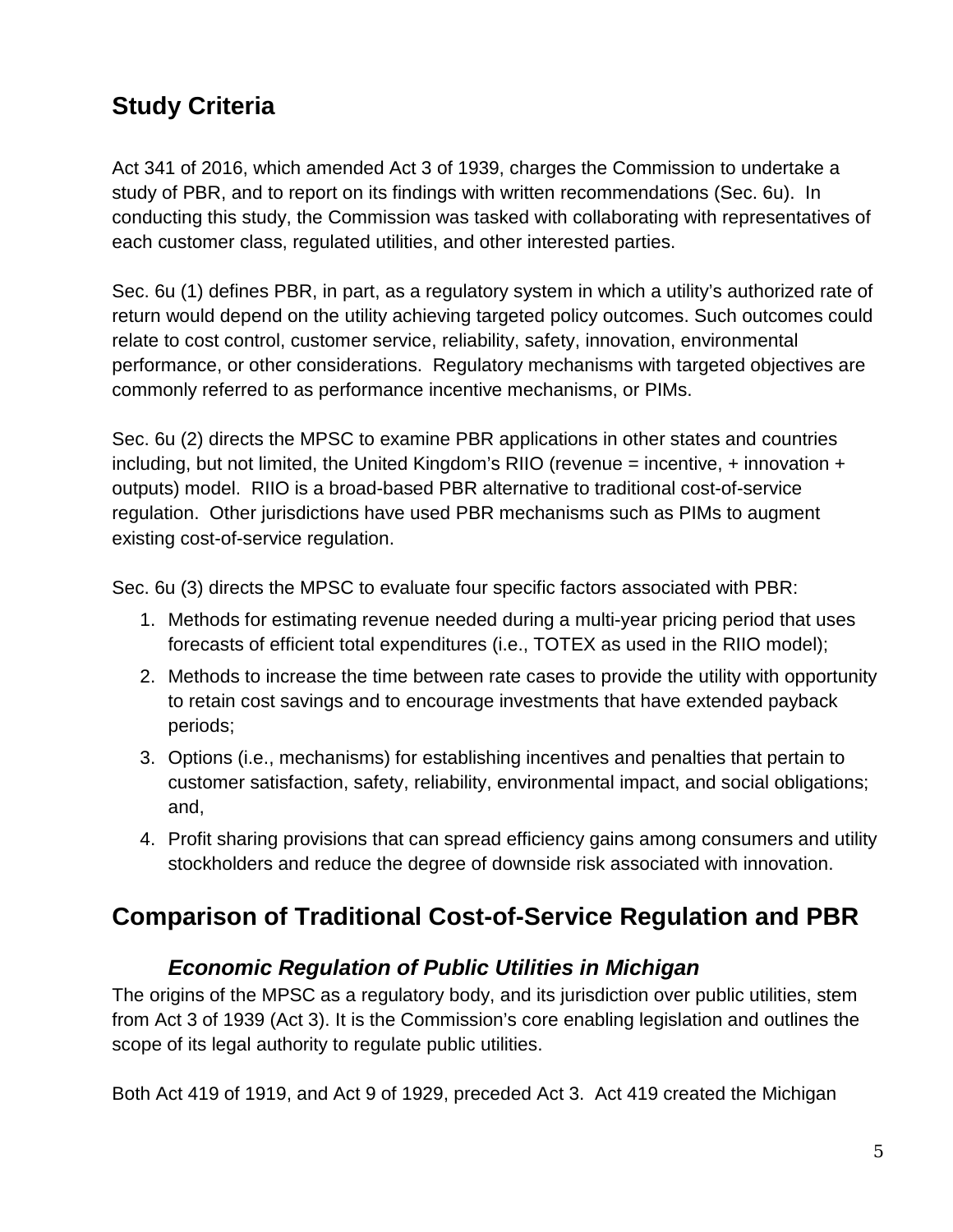Public Utilities Commission, having jurisdiction over electric, manufactured gas and power. Act 9 expanded the MPUC's jurisdiction to include rate authority over amended natural gas purchase contracts, and the transmission and distribution of natural gas within Michigan. Act 3 replaced the Public Utilities Commission with the Public Service Commission, and consolidated the Commission's regulatory authority over public utilities. The Act granted the Commission broad ratemaking authority over investor-owned natural gas, steam, and electric utilities. [3](#page-5-0)

There have been several major and minor amendments to Act 3 over the years to modify the structure of utility regulation in Michigan to respond to changes in the regulatory environment, and to modify the procedures and processes used to evaluate applications for rate increases.

| <b>YEAR</b> | <b>PA#</b> | <b>TITLE</b>                                           |
|-------------|------------|--------------------------------------------------------|
| 1919        | 419        | <b>Michigan Public Utilities Commission</b>            |
| 1929        | 9          | <b>Natural Gas</b>                                     |
| 1939        | 3          | Michigan Public Service Commission                     |
| 1982        | 304        | Amended Act 3 of 1939                                  |
| 2000        | 141        | <b>Customer Choice and Electricity Reliability Act</b> |
| 2008        | 286        | Amended Act 3 of 1939                                  |
| 2008        | 295        | Clean and Renewable and Efficient Energy Act           |
| 2016        | 341        | Amended Act 3 of 1939                                  |
| 2016        | 342        | Amended Act 295 of 2008                                |

**Table 1: Economic Regulation of Public Utility**

The utility regulatory structure was developed over nearly a century with refinements over time to the core approach, known as "cost-plus-return" or cost-of-service regulation. Under this form of economic regulation, utility rates are set to allow the utility the opportunity to recover capital investments over time (including a return, or profit, on those investments) plus operations and maintenance expenses such as tree trimming, labor expenses, insurance, and taxes.

Under cost-of-service regulation, the following formula is used: Revenue Requirement = Rate Base  $*$  r + D + O + T

Where:

 $\overline{a}$ 

Rate Base = Unrecovered Capital Investment

 $r = Cost of Capital; return "ON" capital$ 

- D = Depreciation; return "OF" capital
- O = Operating and Maintenance Expenses
- $T = T$ axes

<span id="page-5-0"></span><sup>3</sup> Changes to Michigan law in 2008 authorized cooperatives to become regulated, for purposes of setting rates, by their elected board of directors. All but one cooperative (Presque Isle Gas Cooperative) are now member regulated.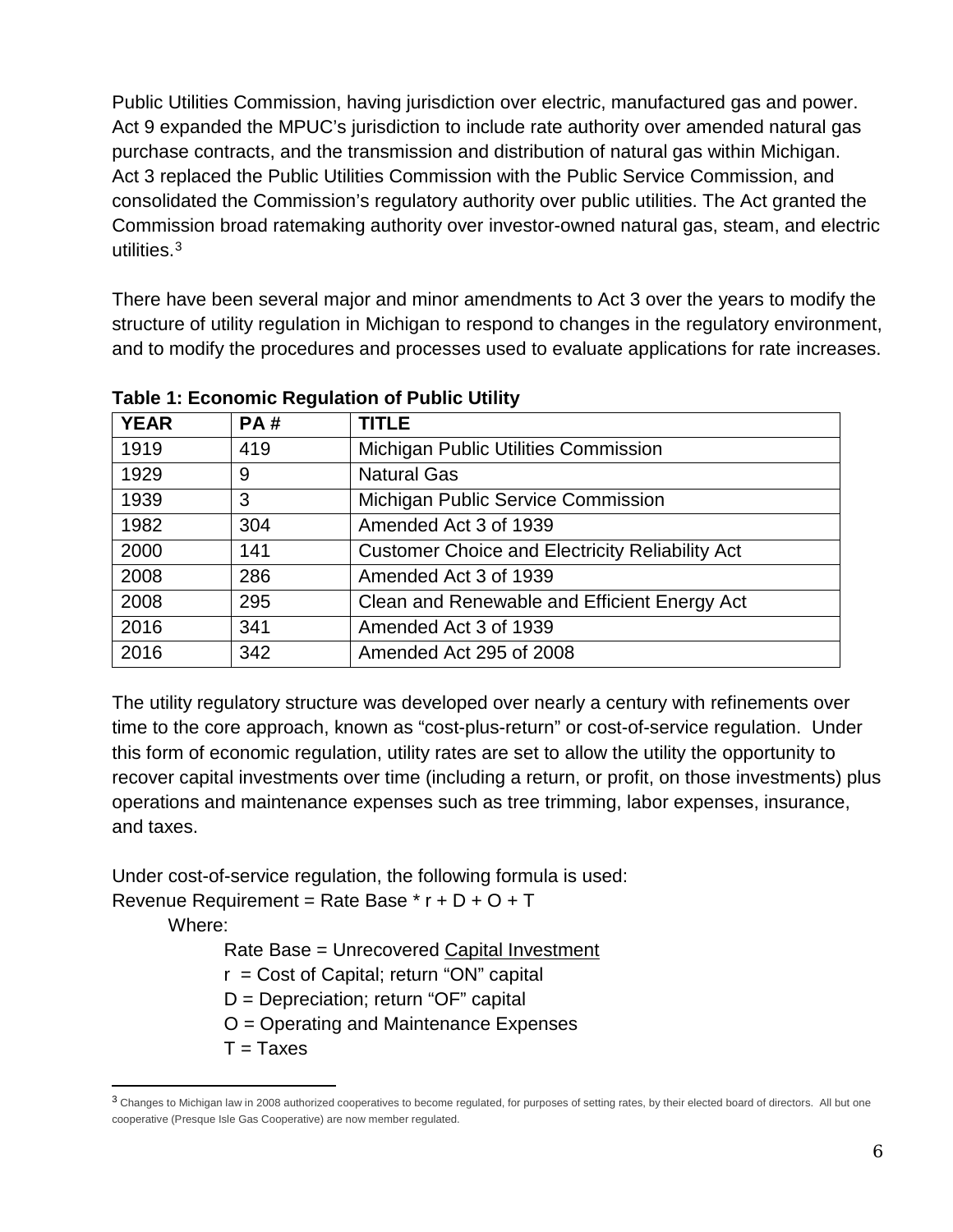With the utility's profit tied to the level of capital investment, this approach provides a strong incentive for utilities to make capital investments in energy infrastructure. It has enabled utilities to build infrastructure to respond to a multi-decade expansion of energy demand and broad changes in the economy.

For decades, Michigan applied this rate-setting formula with historical data on the utility's revenue, sales, and costs, known as a historical test-year. [4](#page-6-0) Act 286 of 2008 permitted regulated utilities to file rate case applications using projected costs and revenues for a future consecutive 12-month period (i.e., a *fully projected* test year, as opposed to the limited adjustments to actual costs and revenues made in a historical test year calculation).<sup>[5](#page-6-1)</sup> While there are arguments made against the use of projected test years, $6$  Michigan's experience with them does provide a foundation for PBR in that it better informs the Commission with respect to short-term utility capital planning and related goals (e.g., reliability improvement) to be met from the planned investments and such review can occur prior to the expenditure being made.

Under traditional regulation, prudence reviews often occur after the fact (although with projected test years, utilities may wait to make certain investments or incur expenses until they are approved by the Commission in a rate case given the potential uncertainty of cost recovery). Quality service is to be provided according to the performance requirements implicit in traditional utility regulation combined with prescriptive technical and customer service standards promulgated by the MPSC.

Traditional cost-of-service regulation incentivizes certain behaviors: regulated utilities recognize they can maximize revenue and profits by building more generation, distribution, and other infrastructure and by selling more electricity between rate cases.<sup>[7](#page-6-3)</sup> This can work well for a system featuring large, centralized power plants that required large investments of capital resources with growing energy demand.

1

<span id="page-6-0"></span><sup>4</sup> A historical test year is a *pro forma* calculation of revenue requirements using the requesting utility's books and records as a cost foundation (pro forma means based on historical costs, as adjusted for non-recurring events). Typically, historical costs were adjusted for "known and measurable" changes. A historical test-year did allow for the use of projected sales levels to ensure that the final rates for the various rate schedules fairly recovered a utility's approved revenue requirement.

<span id="page-6-1"></span><sup>5</sup> All rate case applications since the passage of Act 286 have used projected test years. In various rate case orders since 2008, the Commission has clarified its standards for utilities using projected test years, and in some instances relies on historical information for certain cost items.

<span id="page-6-2"></span> $6$  Use of projected costs in determining a utility's revenue deficiency can blunt the "regulatory lag" associated with the strict use of actual (historical) costs and revenues to set rates. Regulatory lag is the lapse of time between a petition for a rate increase and action by the regulatory body. Some entities and academics argue that such regulatory lag is a critical and positive feature of traditional cost-of service regulation, creating economic incentives for utilities to pursue cost efficiencies.

<span id="page-6-3"></span><sup>&</sup>lt;sup>7</sup> In a rate case, to somewhat simplify, the rate is set by dividing the revenue requirement by expected sales to yield an allowed rate that utilities charge to customers on a volumetric basis of cents per kilowatt-hour. If the volume increases above the expected sales figure used in the rate case, that excess revenue is above the revenue requirement, and is traditionally retained by the utility. Decoupling and other revenue adjustment mechanisms can alter this outcome by adjusting rates if sales increase.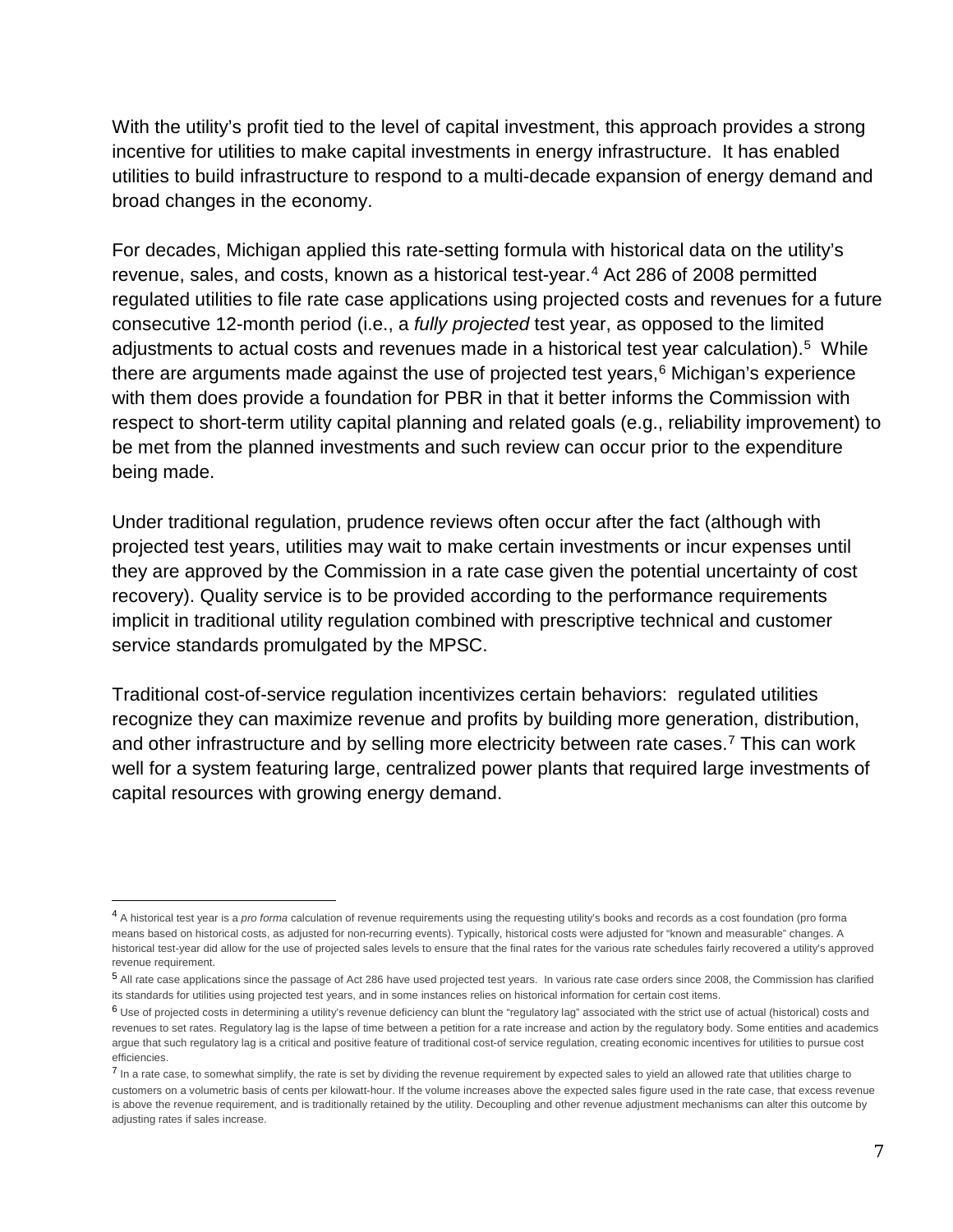#### *Drivers of Change*

 $\overline{a}$ 

<span id="page-7-0"></span>Several factors are leading to a re-examination of the traditional utility business model and regulatory approaches. These factors include, but are not limited to, technological change (e.g., electric vehicles, energy storage, renewable energy, Internet of Things, digitalization), stagnant growth in energy demand due largely to end-use efficiency improvements, and evolving customer preferences and engagement relating to energy sources and use. As utilities undertake significant capital investments to replace aging infrastructure, there is also an opportunity to integrate technological innovations and rethink approaches to energy production and delivery.

New capital investment to upgrade aging infrastructure such as gas pipelines, substations, poles, and generation equipment is the primary driver of rate cases in Michigan. The level of investment—on the order of \$3 billion per year—is leading to regular rate cases before the Commission. The Commission had an unprecedented 11 rate cases in some stage of the process during 2017, and multiple cases are slated for decisions or to be filed in 2018.<sup>8</sup> The frequency of these cases (and the time and cost involved for the Commission, utilities, and stakeholders) has also led to questions about the traditional regulatory approach, and whether PBR could play a role in potential reforms.

As discussed further below, PBR is viewed as an option to help adapt to these drivers of change by specifying expectations of utility performance and outcomes for consumers, while staying agnostic to the exact means of delivery. PBR can also be designed to provide incentives and penalties to meet certain policy goals (e.g., service quality, reliability, power plant performance, innovation), extend time between rate cases, and remove disincentives inherent in traditional regulation for non-capital solutions such as energy waste reduction or customer-owned generation.

#### *PBR vs. Traditional Cost-of-Service Regulation*

<span id="page-7-1"></span>In its most basic form, a transition to PBR entails capping utility rates or revenues (often with some provision for inflationary adjustments) and shifting to a series of pre-defined goals or metrics to ensure specific performance outputs and outcomes are met. Regulators began adopting various forms of PBR in the 1[9](#page-7-3)80's and 1990's.<sup>9</sup> Early forms of PBR focused almost exclusively on cost-control, and PBR has been used in the telecommunication and railroad industries as well. More recently, PBR has expanded beyond cost-control, and is now being utilized as a means to focus regulated utilities on jurisdictional goals ranging from energy efficiency and renewable integration, to grid modernization goals. Under traditional

<span id="page-7-2"></span><sup>8</sup> An increasing portion of utility rate increases are directly related to capital investment programs, reflecting a combination of low inflation (reducing the rate of increase in operating expenses or even reducing overall operating expenses) and major new infrastructure investment.

<span id="page-7-3"></span><sup>9</sup> Elenchaus Research Associates, Inc. (2015). Performance Based Regulation: A Review of Design Options as Background for the Review of PBR for Hydro Québec Distribution and Transmission Divisions. Retrieved from[: http://publicsde.regie-energie.qc.ca/projets/272/DocPrj/R-3897-2014-A-0003-Dec-Dec-](http://publicsde.regie-energie.qc.ca/projets/272/DocPrj/R-3897-2014-A-0003-Dec-Dec-2015_03_04.pdf)[2015\\_03\\_04.pdf](http://publicsde.regie-energie.qc.ca/projets/272/DocPrj/R-3897-2014-A-0003-Dec-Dec-2015_03_04.pdf)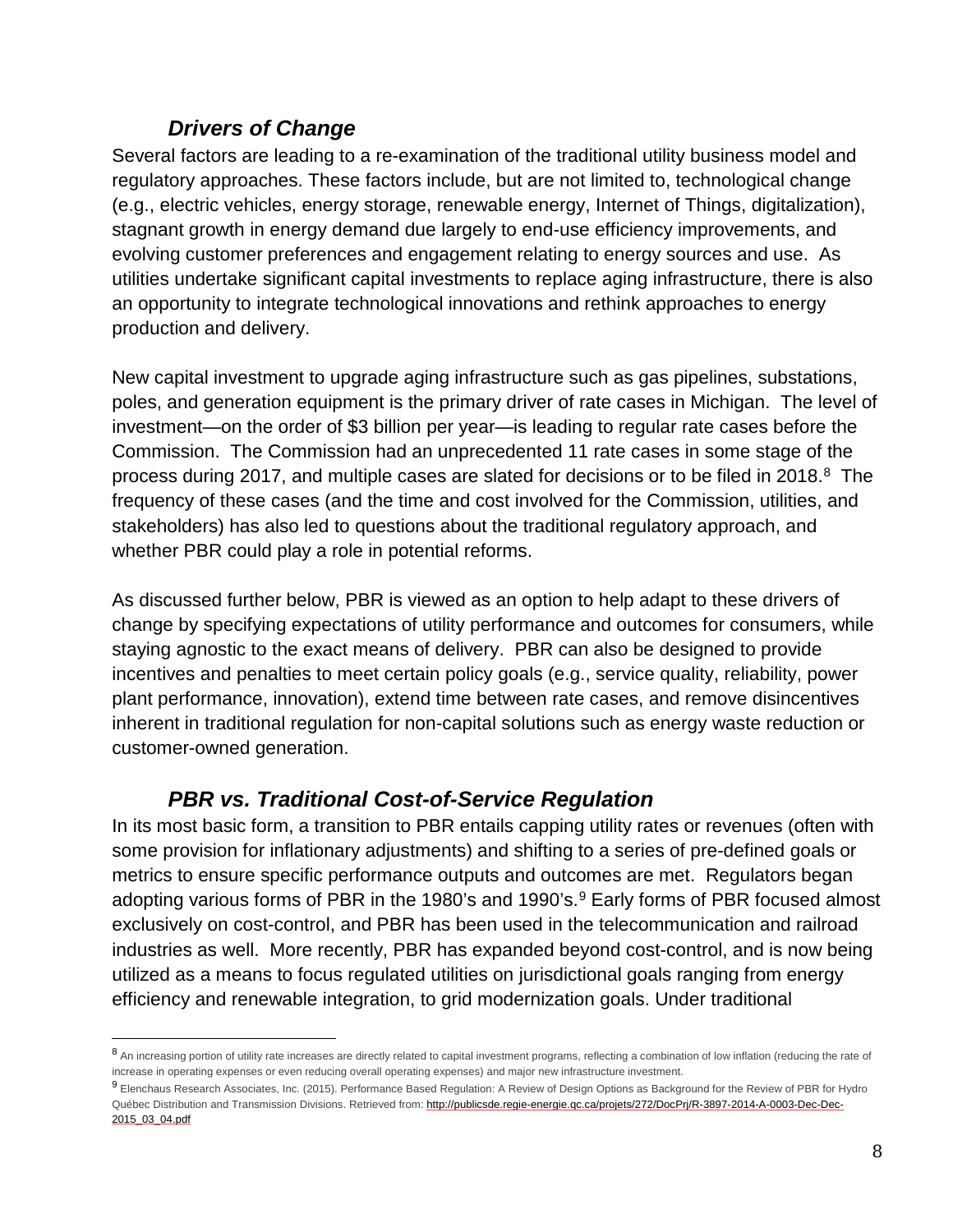regulation, the levels of sales and capital expenditures primarily drive utility financial earnings, whereas PBR can be designed to optimize total utility expenditures regardless of whether they are operational or capital in nature.

In general, the goal of PBR is to embed explicit incentives and/or disincentives into the regulatory regime to directly encourage a utility to make investment and operating decisions that achieve certain policy or regulatory outcomes. More specifically, PBR has the ability to connect goals, targets, and measures to utility performance, executive compensation, and investor returns. PBR mechanisms determine utility revenue based on specific performance metrics and other non-investment factors. PBR can include multi-year rate plans (MRPs), performance incentive mechanisms (PIMs), alternative rate mechanisms, and rate or revenue caps, which are discussed in this report and in Appendix A. PIMs are metrics and formulas that determine the levels of financial rewards or penalties (i.e., adjustments to allowed revenues) for achievement of specified outputs and outcomes. A rate cap literally limits the rate a utility can charge its customers. A utility is allowed to keep some or all efficiency gains so long as rates do not increase. A revenue cap limits how much revenue a utility can recover so utility revenue cannot exceed a certain level.<sup>[10](#page-8-0)</sup> In designing PBR metrics, regulators and policy makers can clearly articulate expectations for utility operations on particular targets and outcomes—such as reliability improvements, cost-effective energy efficiency or grid modernization—in advance of any utility decisions or expenditures.

On the other hand, successful PBR requires the targets and incentives to be carefully designed so the incentives, whether negative or positive, do not unnecessarily burden ratepayers or generate unfair profits for the utility. Depending on the expenditure, it may be difficult for the regulator to foresee at the outset all possible unintended outcomes of the PBR metric. A conceptual review of a shift to a more performance based regulatory regime is shown below in Table 2. While the figure describes traditional cost-of-service regulation as "reactive," it is worth mentioning that projected test years can provide some visibility into near-term plans prior to certain expenditures being made. But even with projected test years, the model is still best characterized as reactive.

1

<span id="page-8-0"></span><sup>10</sup> Migden-Ostrander, J., Littell, D., Shipley, J., Kadoch, C., and Sliger, J. (2018) Recommendations for Ohio's Power Forward Inquiry. Montpelier, VT: The Regulatory Assistance Project. Retrieved from: http://www.raponline.org/wp-content/uploads/2018/02/rap-recommendations-ohio-power-forward-inquiry-2018 february-final2.pdf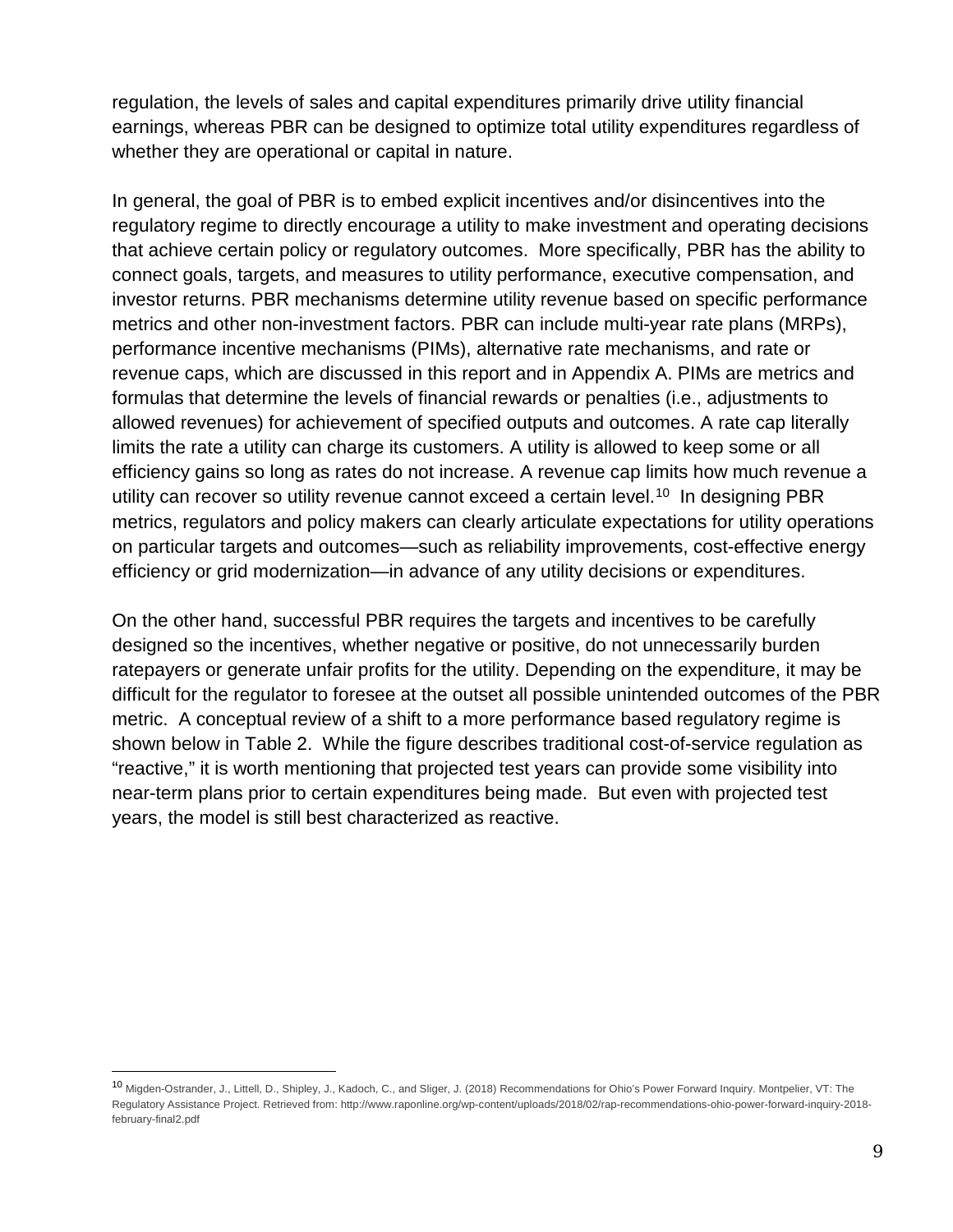**Table 2: Conceptual Contrast of Cost-of-Service Regulation with Performance-Based Regulation.**[11](#page-9-1)

| <b>Cost-of-Service Regulation</b>         | <b>Comprehensive Performance-Based</b><br><b>Regulation</b> |  |  |  |  |  |  |
|-------------------------------------------|-------------------------------------------------------------|--|--|--|--|--|--|
| <b>Regulatory Involvement</b>             |                                                             |  |  |  |  |  |  |
| After-the-Fact                            | Before-the-Fact                                             |  |  |  |  |  |  |
| <b>Reactive</b>                           | Proactive                                                   |  |  |  |  |  |  |
| Large regulatory input with imprudence    | Large regulatory input up-front                             |  |  |  |  |  |  |
| <b>Specificity of Regulatory Guidance</b> |                                                             |  |  |  |  |  |  |
| Little regulatory guidance                | Specific targets set                                        |  |  |  |  |  |  |
| <b>Less Innovation</b>                    | Flexibility in methods to achieve<br>outcomes               |  |  |  |  |  |  |

Well-designed PBR provides incentives and disincentives based on utility performance, and has the potential to benefit consumers and utilities alike. PBR provides goals and metrics that enable utilities to forecast efficient total expenditures. Some forms of PBR, such as multi-year rate plans, increase the time between rate cases, which provides utilities with more opportunity to retain cost savings without the threat of imminent rate adjustments. However, multi-year rate plans require detailed policy objectives at the outset. PBR encourages utilities to make investments that have extended payback periods, which can shift the focus from traditional capital plant investments to a longer horizon focused on designated performance outcomes. PBR can also be designed to provide incentives and disincentives that help the utility focus on and improve customer satisfaction, safety, reliability, and environmental performance.

PBR should not be viewed as a mechanism to avoid increases in utility rates, since the expected level of new capital investment, even with the deployment of new technologies, will be significant over the coming years. PBR is best defined as a unique regulatory tool that uses incentives to guide innovation and cost efficiencies, which may provide utility management flexibility to choose among operational options that can lead to improved performance and customer benefits.

# <span id="page-9-0"></span>**The UK's RIIO (Revenues-Incentives-Inputs-Outputs) Mechanism**

Pursuant to Sec. 6u of Act 341, the MPSC has evaluated the United Kingdom's (UK's) RIIO performance-based regulation model and its suitability for Michigan, in whole, or in part. The

 $\overline{a}$ 

<span id="page-9-1"></span><sup>11</sup> Hopkins, A. (2017). Utility Performance Regulation: Presentation to NASEO Western Regional Meeting. Cambridge, MA: Synapse Energy Economics. Retrieved from:<http://www.naseo.org/Data/Sites/1/events/regional/west/2017/Hopkins--Utility-Performance-Regulation.pdf>

NOTE: After-the-fact and reactive review is the case for historic test years, while projected test years include some before-the-fact and proactive review.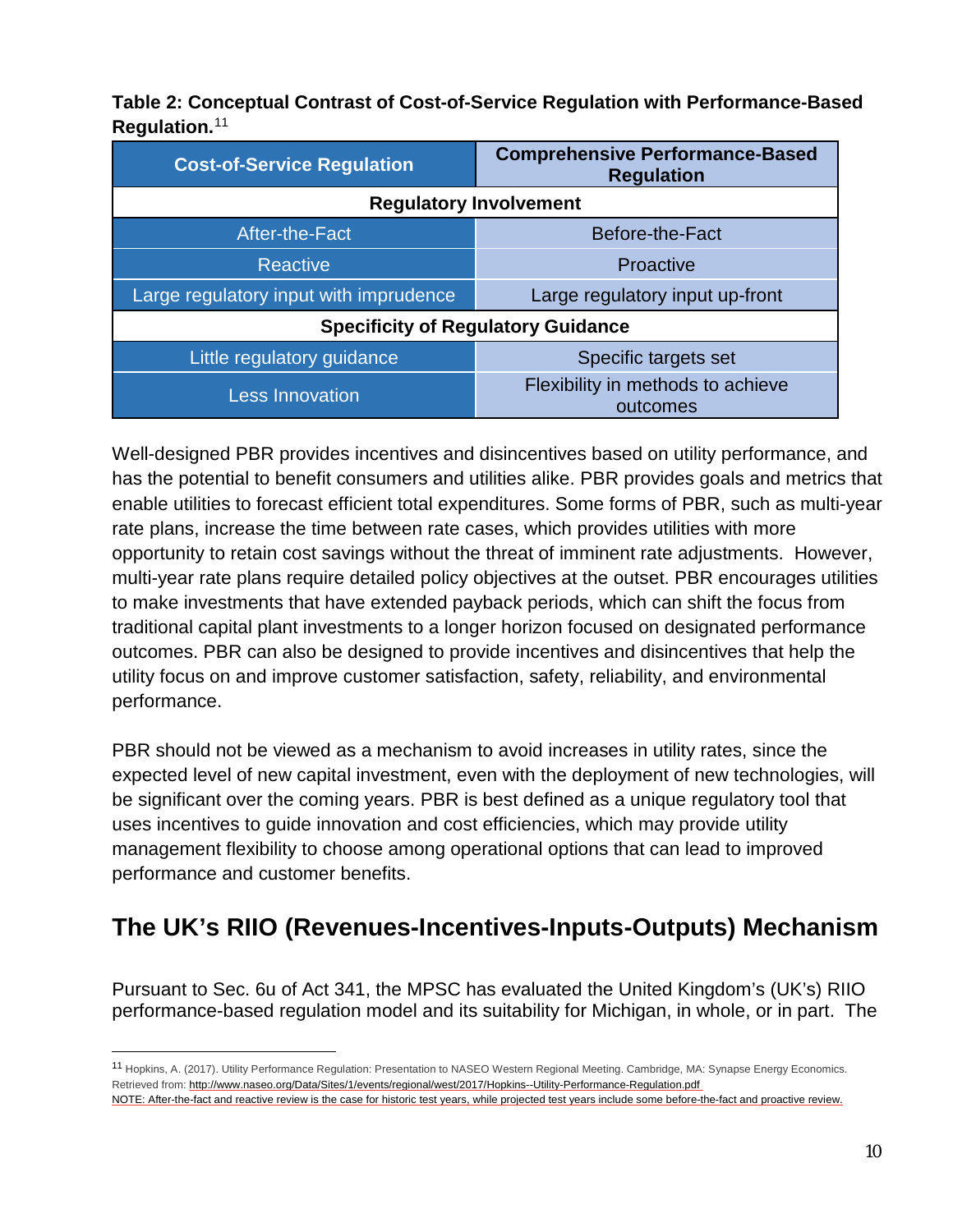main goal of RIIO is the 'timely delivery of a sustainable energy sector at a lower cost to consumers than would be the case under the existing regimes.'<sup>[12](#page-10-1)</sup> RIIO is a framework which retains strong cost control incentives while attempting to focus on long-term performance, outputs, and outcomes, with less focus on ex-post review of investment costs[.13](#page-10-2) RIIO was intended to begin a transition away from the traditional approach of simply rewarding investment in networks under the prior regime to an outcome-based approach—a shift from inputs to outputs through revenue-based regulation overlaid with a system of financial rewards for achievement of specified goals (performance).<sup>[14](#page-10-3)</sup> U.K. regulators changed their price and revenue control mechanism to remove any bias that may normally exist between capital expenditures and operational expenses that would tend to lead utilities to prefer capital expenditures. This approach, which has been referred to as TOTEX (i.e., total expenditures),<sup>[15](#page-10-4)</sup> means there is an incentive to deliver outputs rather than simply build new infrastructure.<sup>[16](#page-10-5)</sup> As discussed later in this report, the differences between the electricity industry structure in the UK and Michigan could make some of the UK approaches difficult to replicate. However, the Commission also examined this model to assess learnings for potential application in Michigan if elements of RIIO were used to augment the current costof-service based regulation structure. This review is attached as Appendix B of the Commission's study.

# <span id="page-10-0"></span>**Key Incentive/PBR Mechanisms and Implementation in the U.S.**

Michigan continues to employ traditional cost-of-service methods for regulating utilities, but has utilized incentive mechanisms, alternative methods, or performance metrics on a limited basis over the past 30 years. Although Michigan's utility regulatory past has not featured a formal PBR structure, Michigan has used variations of performance mechanisms designed to achieve improved energy efficiency, reliability, and quality and service. An ongoing issue for policy makers addressing PBR/incentive/penalty systems has been determining whether incentives should be applied to all phases of rates in a case or on a goal-specific basis. Regulators must then decide how to value those incentives and penalties associated with the chosen design based on specific goals and metrics. This report examines Michigan's past incentive mechanisms as well as implementation of PBR mechanisms in the United States and other countries.

Table 3 shows PBR for cost control in six jurisdictions. This review of incentive mechanisms can be found in Appendix C.

<span id="page-10-1"></span><sup>12</sup> Ofgem (2010): RIIO: A new way to regulate energy networks. Factsheet. Retrieved from: https://www.ofgem.gov.uk/ofgem-publications/64031/rewiringbritainfs.pdf

<span id="page-10-2"></span><sup>13</sup> Littell, D., Kadoch, C., Baker, P., Bharvirkar, R., Dupuy, M., Hausauer, B., Linvill, C., Migden-Ostrander, J., Rosenow, J., Wang, X., Zinaman, O., and Logan, J. (2017). Next-Generation Performance-Based Regulation. Golden, Colorado: National Renewable Energy Laboratory. Retrieved from: https://www.nrel.gov/docs/fy17osti/68512.pdf.

<span id="page-10-3"></span><sup>&</sup>lt;sup>14</sup> Id. By "revenue-based," we mean a method by which "target" or "allowed" revenue levels are determined by regulators and collected by means of adjustments to prices as sales vary (as they inevitably do) from expected levels. (This is what is known as decoupling in the United States.) The allowed revenues themselves may be periodically adjusted to deal with non-sales-related cost drivers, such as inflation, productivity improvements, and approved changes in investment. Such changes are often formulaic in nature and embedded in multi-year regulatory plans.

<span id="page-10-4"></span><sup>15</sup> The move to a total expenditure, or TOTEX, regime was first suggested by Ofgem in March 2008, when the energy regulator launched its RPI-X@20 review. From this comprehensive review of the previous regulatory regime, which had endured since privatization in 1989, emerged the RIIO model.

<span id="page-10-5"></span><sup>16</sup> Littell, D., Kadoch, C., Baker, P., Bharvirkar, R., Dupuy, M., Hausauer, B., Linvill, C., Migden-Ostrander, J., Rosenow, J., Wang, X., Zinaman, O., and Logan, J. (2017). Next-Generation Performance-Based Regulation. Golden, Colorado: National Renewable Energy Laboratory. Retrieved from: https://www.nrel.gov/docs/fy17osti/68512.pdf.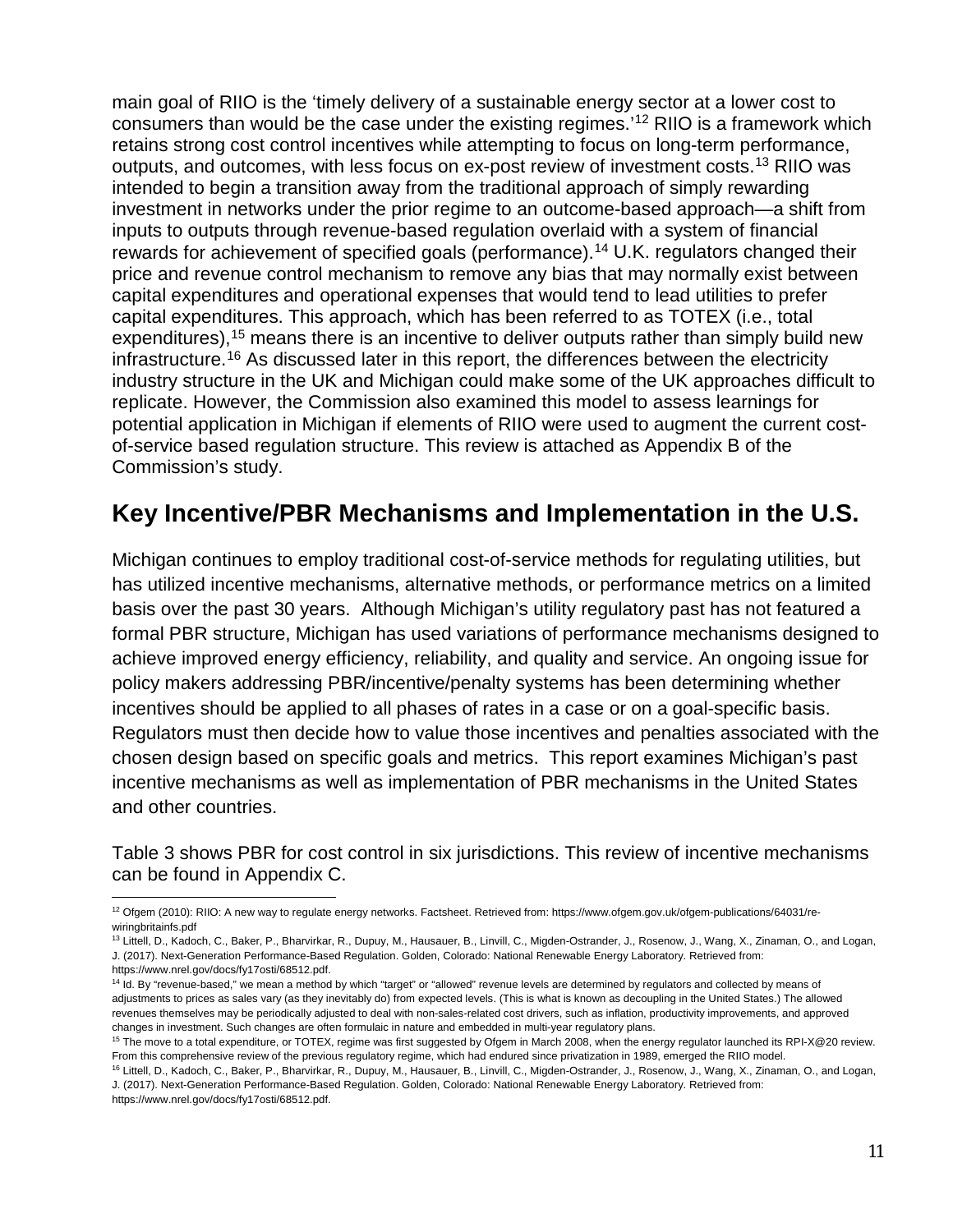| <b>Jurisdiction</b>         | Alberta,<br>СA       | <b>Australia</b>              | <b>New York,</b><br><b>USA18</b>                | <b>Norway</b>              | Ontario,<br>CА       | <b>UK</b>                                                     |
|-----------------------------|----------------------|-------------------------------|-------------------------------------------------|----------------------------|----------------------|---------------------------------------------------------------|
| Service                     | <b>Distribution</b>  | Transmission<br>(TranGrid)    | <b>Distribution</b><br>(Consolidated<br>Edison) | Transmission               | <b>Distribution</b>  | Transmission                                                  |
| Term                        | 5 years              | 5 years                       | 2 years                                         | 5 years                    | 5 years              | 8 years                                                       |
| Form                        | Price Cap<br>$(I-X)$ | Revenue Cap<br>$(CPI-X)^{19}$ | <b>Rate Freeze</b>                              | Revenue Cap<br>(Yardstick) | Price Cap<br>$(I-X)$ | $RIO$ ( $Rev =$<br>Incentives +<br>Innovation $+$<br>Outputs) |
| Cost<br><b>Benchmarking</b> | No                   | Yes                           | No                                              | Yes                        | Yes                  | Yes                                                           |
| Service<br>Quality          | Yes                  | Yes                           | Yes                                             | Yes                        | Yes                  | <b>Yes</b>                                                    |

**Table 3: PBR for Cost-Control in Six Jurisdictions**[17](#page-11-1)

## <span id="page-11-0"></span>**Cost-of-Service Regulation with Added Targeted Incentives**

A broad approach to PBR in Michigan might look like revenue-cap or rate-cap regulation<sup>[20](#page-11-4)</sup> to limit cost increases over time with specific PIMs to encourage a set of desired activities such as energy waste reduction, demand response and perhaps electric vehicle integration. Broad use of PIMs is a relatively new concept with little real-world experience among regulatory jurisdictions across the country. New York is an exception, being an example of a state leading PBR implementation in the U.S. There may be value to Michigan in considering incremental PBR additions built on the foundation of Michigan's existing cost-of-service regulation that has been refined over many years.

With specific PIMs, PBR can elevate the goals referenced in Act 341 related to customer satisfaction, safety, reliability, environmental impact, and social obligations. However, addressing all five goals at once is a tall order as each goal needs to be refined with incentive, performance criteria and metrics with a sense of the benefits, costs, and cost savings involved in moving forward with each. More narrowly, the MPSC may explore other specific objectives, such as the use of PIMs to integrate distributed energy resources or

<span id="page-11-1"></span><sup>17</sup> Elenchaus Research Associates, Inc. (2015). Performance Based Regulation: A Review of Design Options as Background for the Review of PBR for Hydro Québec Distribution and Transmission Divisions. Retrieved from[: http://publicsde.regie-energie.qc.ca/projets/272/DocPrj/R-3897-2014-A-0003-Dec-Dec-](http://publicsde.regie-energie.qc.ca/projets/272/DocPrj/R-3897-2014-A-0003-Dec-Dec-2015_03_04.pdf)[2015\\_03\\_04.pdf](http://publicsde.regie-energie.qc.ca/projets/272/DocPrj/R-3897-2014-A-0003-Dec-Dec-2015_03_04.pdf)

<span id="page-11-2"></span><sup>&</sup>lt;sup>18</sup> The PBR mechanism referred to in this chart is an electric revenue adjustment mechanism, not NY REV. More information on the mechanism can be found at Elenchaus Research Associates, Inc. (2015). Performance Based Regulation: A Review of Design Options as Background for the Review of PBR for Hydro Québec Distribution and Transmission Divisions. Retrieved from[: http://publicsde.regie-energie.qc.ca/projets/272/DocPrj/R-3897-2014-A-0003-Dec-Dec-](http://publicsde.regie-energie.qc.ca/projets/272/DocPrj/R-3897-2014-A-0003-Dec-Dec-2015_03_04.pdf)[2015\\_03\\_04.pdf](http://publicsde.regie-energie.qc.ca/projets/272/DocPrj/R-3897-2014-A-0003-Dec-Dec-2015_03_04.pdf)

<span id="page-11-3"></span><sup>&</sup>lt;sup>19</sup> Maximum allowed revenue is based on forecasts of the cost-of-service over the regulatory term.

<span id="page-11-4"></span><sup>&</sup>lt;sup>20</sup> Multi-year rate plans often feature a rate cap or a revenue cap. A rate cap literally limits the rate a utility can charge its customers. A utility is allowed to keep some or all savings from efficiency gains so long as rates do not increase. A revenue cap limits how much revenue a utility can recover so utility revenue cannot exceed a certain level. The two concepts can be augmented with a formula, such as tying return on equity to a market index or a process, such as annual review of capital. An augmented approach may result in an adjustment of rates and revenues during the plan.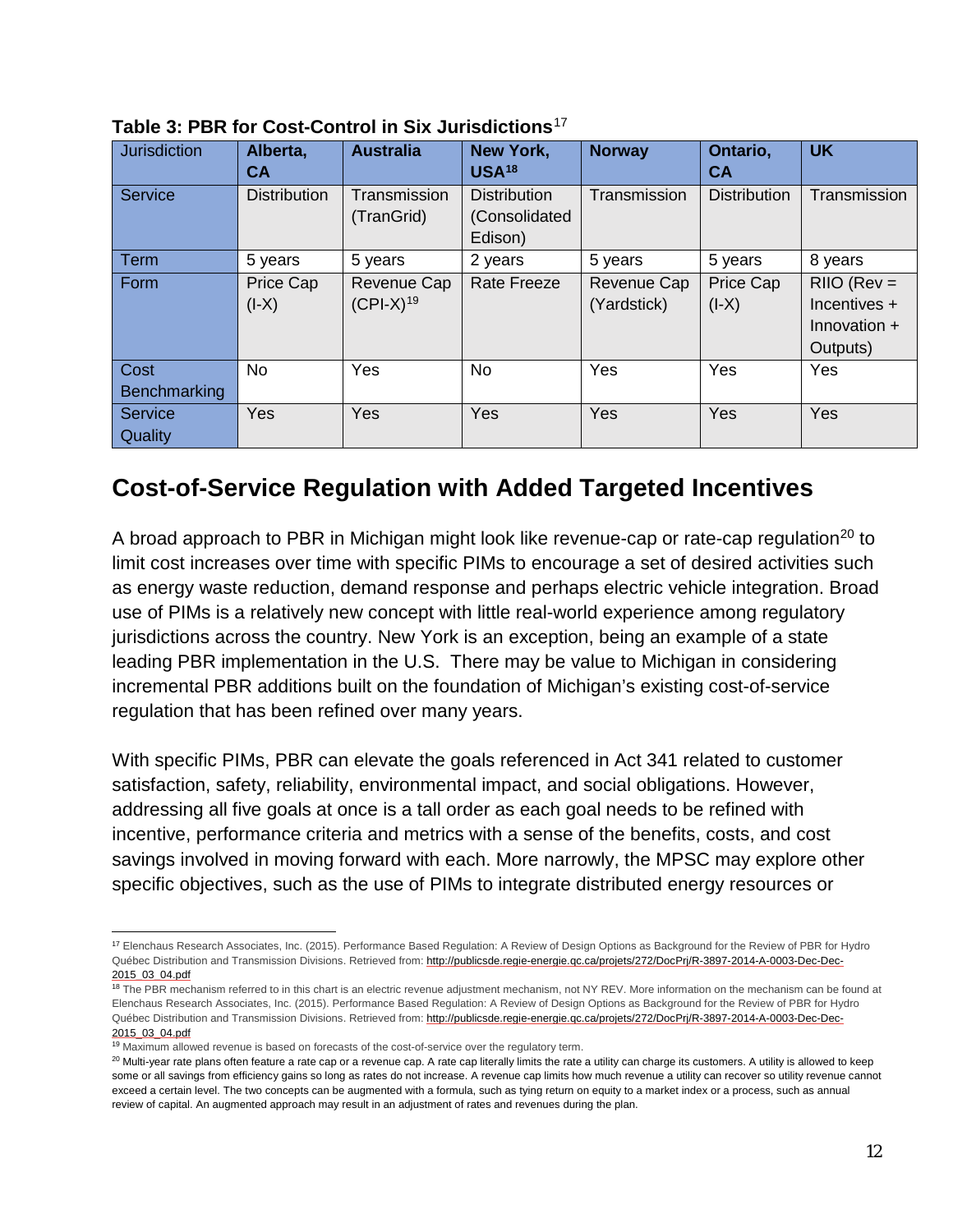electrical vehicles in a cost-effective manner. Each effort would require stakeholder and public input and vetting so ratepayers understand what they are being asked to pay for and why it is valuable.

Targeted pilots could demonstrate results that could be achieved on a larger scale. In this manner, the MPSC could determine whether or not the PIM approach is able to meaningfully achieve the multi-faceted policy outcomes delineated in Sec. 6u of PA 341. Should pilots be undertaken, the MPSC recommends a regulatory process with a strong stakeholder focus, as is case with the UK's RIIO incentive regulation system.

With these general caveats, the Commission observes that the changing power sector - including penetration of new disruptive technologies such as decentralized supply, growth of demand side resources, increasing intelligence and digitalization of networks -- will change what regulation looks like in the 21<sup>st</sup> century. PBR both to control costs and integrate these new technologies into Michigan's grid may prove a valuable concept in the future path for Michigan's utility regulation. Performance Incentive Mechanisms that may work for Michigan are further discussed below and in Appendix D.

# <span id="page-12-0"></span>**PIM Options**

#### *Demand Response PIM*

<span id="page-12-1"></span>Michigan's 2016 energy laws require the Commission to promote voluntary load management programs such as demand response programs, time-of-use and peak pricing, and air conditioner remote shut off. Additionally, certain utility companies are required to offer Commission-approved demand response programs. A PIM could be used as an implementation mechanism for some or most of these requirements and provide guidance to utilities on achieving successful demand response program participation to meet PSC-set performance criteria.

Regulators can use generic or utility‐specific economic and engineering studies to set targets. Energy efficiency and demand response potential studies that were undertaken pursuant to the energy laws can identify the level of cost-effective investments for utilities. These studies can help regulators identify and define specific resource investment targets and costs.[21](#page-12-2)

Metrics associated with demand response depend in part on the specific goals to be achieved. Demand response can be used for multiple purposes such as peak load reduction, load reduction to avoid targeted infrastructure investment, displacing energy purchases during high price periods, customer engagement, operational load management including

<span id="page-12-2"></span>21 Whited, M., Woolf, T., and Napoleon, A. (2015). Utility Performance Mechanisms: A Handbook for Regulators. Synapse Energy Economics. Retrieved from[: http://www.synapse](http://www.synapse-energy.com/sites/default/files/Utility%20Performance%20Incentive%20Mechanisms%2014-098_0.pdf)[energy.com/sites/default/files/Utility%20Performance%20Incentive%20Mechanisms%2014-098\\_0.pdf,](http://www.synapse-energy.com/sites/default/files/Utility%20Performance%20Incentive%20Mechanisms%2014-098_0.pdf) p.37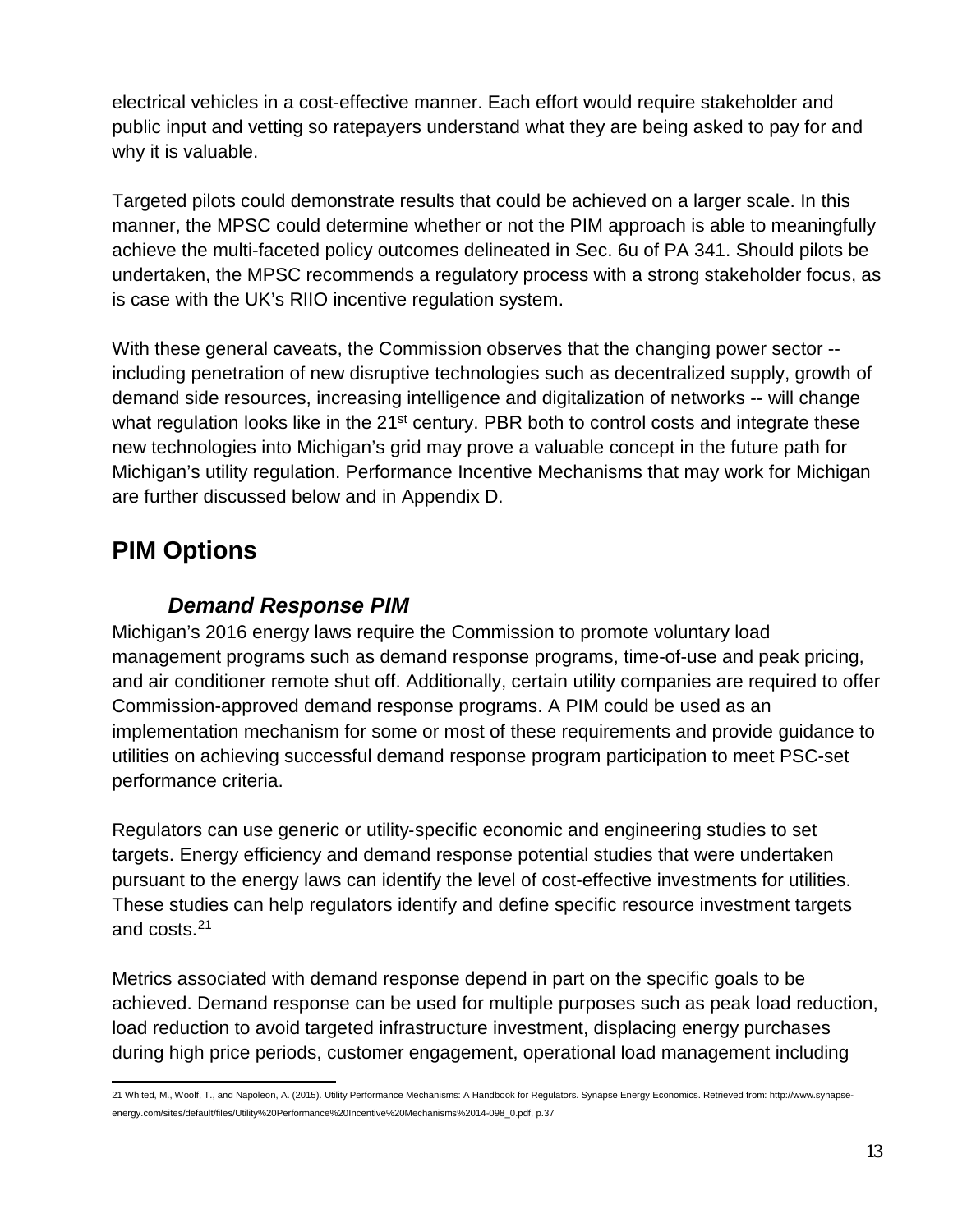emergency load reductions, and ancillary services to accommodate variations in net load. Metrics should reflect whether or not the underlying policy goal is being met; e.g., if peak demand has decreased over the prior year.<sup>[22](#page-13-1)</sup>

#### *Shared-Saving PIM for DR*

<span id="page-13-0"></span>By January 1, 2021, PA 341 requires the MPSC to authorize a shared savings mechanism for an electric utility to the extent the utility has not otherwise capitalized the costs of the EWR, conservation, demand reduction, and other waste reduction measures as follows:

- a) A savings of 1 percent to 1.25 percent of the utility's total annual weather-adjusted retail sales in megawatt hours in the previous calendar year equals a shared savings incentive of 15 percent of the net benefits validated as a result of the programs implemented by the electric utility related to EWR, conservation, demand reduction, and other waste reduction, but not to exceed 20 percent of the utility's expenditures associated with implementing EWR programs for the calendar year in which the shared savings mechanism was authorized. The bill details how the MPSC is to determine the net benefits.
- b) At least 1.25 percent to 1.5 percent savings equals a shared savings incentive of 17.5 percent of the net benefits, with a cap of at 22.5 percent of expenditures.
- c) Greater than 1.5 percent savings equals a shared savings incentive of 20 percent of the net benefits, with a cap of 25 percent of expenditures.[23](#page-13-2)

A similar shared net benefits scheme could be developed for demand response programs that save the utility and customers' expenditures on peak energy supply costs including the costs of fuel, peaking capacity, and avoided transmission and distribution plant costs. The potential for savings from demand response programs administered by the utilities is particularly strong if specific power plant, distribution and transmission investments can be avoided through demand-response. A shared savings mechanism ideally would provide sufficient benefit to the utility that the utility prefers demand response solutions where feasible to traditional capital investments in infrastructure. Shared savings from avoided system investments can create a "profit" for the utility and a savings for customers. That said, the savings shared with customers must be fair so there is some form of joint savings from innovative cost-effective implementation.

With a shared net-benefit incentive structure, the utility shares with ratepayers in the benefits associated with, and identified from, its performance and the metric achieved. This can mean sharing in financial benefits between the utility and ratepayers. A shared net benefits approach needs to be carefully designed and implemented to clearly identify the shared

<span id="page-13-1"></span>22 Whited, M., Woolf, T., and Napoleon, A. (2015). Utility Performance Mechanisms: A Handbook for Regulators. Synapse Energy Economics. Retrieved from[: http://www.synapse](http://www.synapse-energy.com/sites/default/files/Utility%20Performance%20Incentive%20Mechanisms%2014-098_0.pdf)[energy.com/sites/default/files/Utility%20Performance%20Incentive%20Mechanisms%2014-098\\_0.pdf](http://www.synapse-energy.com/sites/default/files/Utility%20Performance%20Incentive%20Mechanisms%2014-098_0.pdf)

<span id="page-13-2"></span><sup>23</sup> Michigan Public Service Commission. (2017). Energy Law Updates. Retrieved from: http://www.michigan.gov/mpsc/0,4639,7-159-80741---,00.html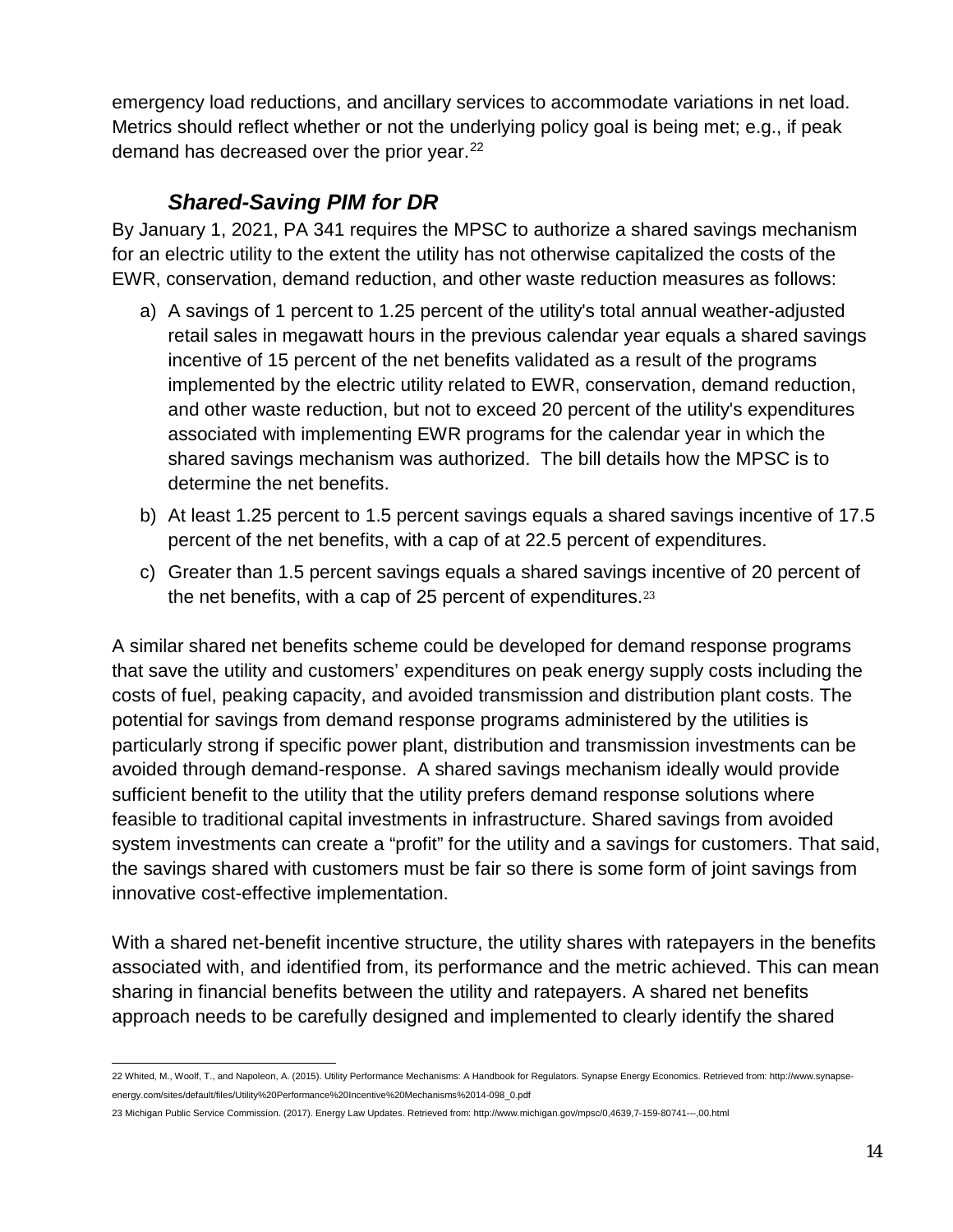benefits, ensure the utility appropriately controls costs, and that the mechanism cannot be gamed. Implementation of shared savings schemes can be difficult because the focus on evaluation, measurement and verification (EM&V), the concept of shared net-benefit's inherent imprecision, and translation to dollars can negatively impact a utility-regulatoryratepayer relationship. This approach relies upon accurate benefit calculations through evaluation and measurement, and a clear EM&V plan based on objective metrics.

#### *Positive and Negative PIMs for Optimizing CAPEX and OPEX*

<span id="page-14-0"></span>If a good estimate of overall capital expenditures (CAPEX) and operational expenditures (OPEX) costs and timeframe can be set in advance through a formal proceeding, such as a general rate case, it is possible to use a carefully designed PIM mechanism to provide incentives and penalties for utility optimization of capital investment and operational expenses. Such a CAPEX/OPEX mechanism would provide incentives for cost savings and penalties for cost overruns.

While such a CAPEX/OPEX PIM could stand alone, a PIM for capital expenditures could also be built into a cost-cap regime. Either way, the "new" capital expenditures would need to be added into the revenue requirement cap and translated to a rate cap adder for additional capital expenditures beyond those involved in business-as-usual operations. A focal point of such a system is to ensure that business-as-usual capital expenditures are counted only once in either the revenue requirement or the capital expenditure adder to avoid double recovery of these costs. Beyond that, the critical element that would require substantial effort up front is to establish a reasonable CAPEX budget and timeframe on which to calculate the capital expenditure adder (or rider) that savings would be measured from using OPEX judiciously. This would involve a substantial initial effort by the regulators and utility to determine a reasonable capital expenditure plan over some time frame such as three, five or eight years based on a proposed and adjudicated capital investment plan.

From a capital expenditure plan and timeframe, a series of incentives could be designed to reward the utility for implementation under budget or ahead of schedule, and penalize the utility with disallowances of some percentage of costs for delays or over-budget projects. As an example, if a utility completes a set of distribution upgrades on time with savings of 10 percent from the project budget, the utility could be allowed to keep half of those savings and half could be "returned" to ratepayers. While the symmetry of such a proposal may appear elegant, the current system results in utilities often keeping 100 percent of any saving from a future test year, so the utilities may not be motivated to share these saving with ratepayers. If capital projects are managed to miss timeframes or run over budget, a penalty of disallowing some utility recovery of expense or profit might be imposed. So, if a set of distribution upgrades is completed 10 percent over budget, the utility may only be allowed to recover half from ratepayers, and utility shareholders would be expected to absorb half of the cost overruns. Again, while the symmetry of this may appear elegant, it is worth noting that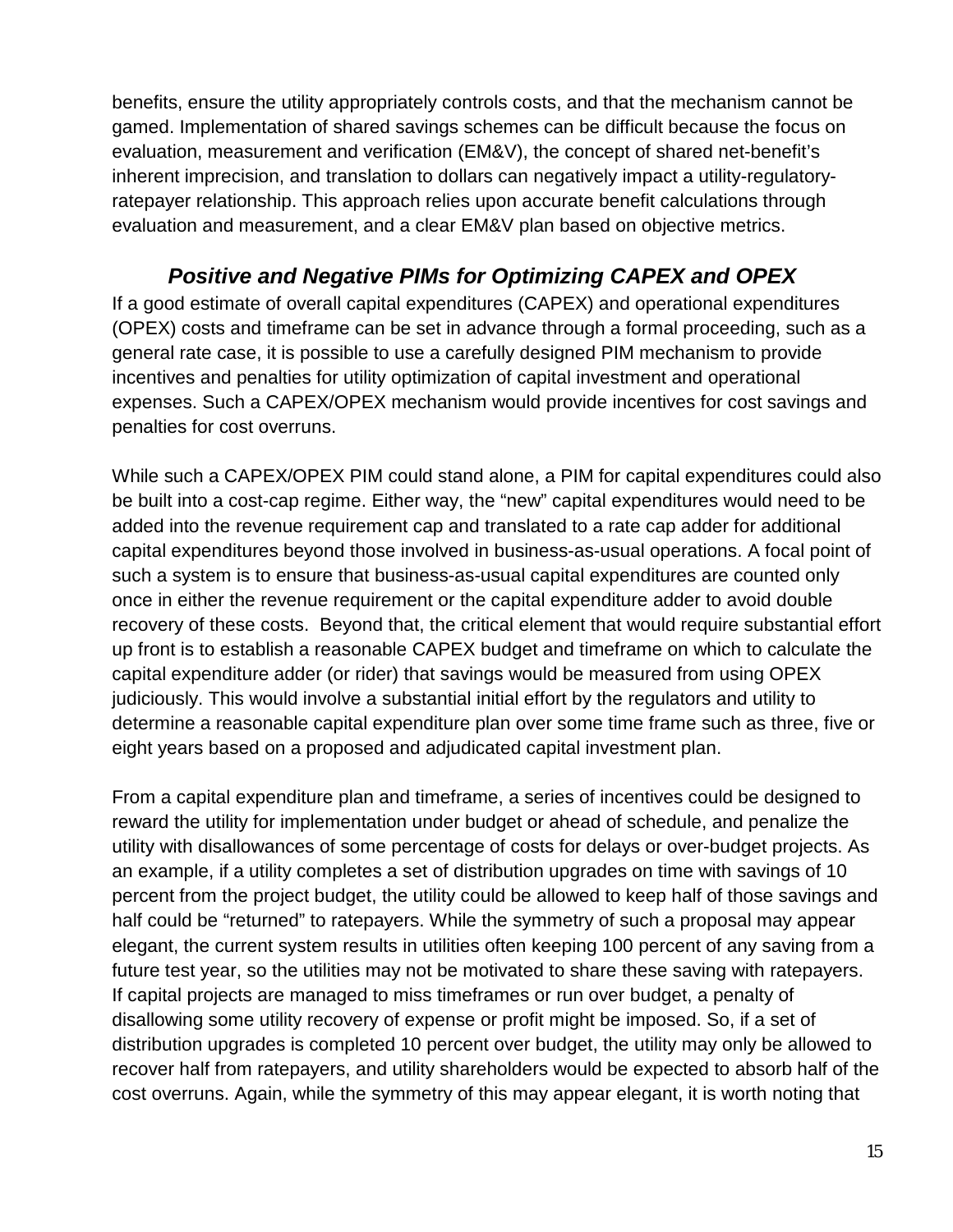the risk of cost overruns is typically placed on ratepayers under traditional regulation (unless a prudence review finds utility imprudence). For this reason, utilities likely would oppose any disallowances for cost overruns.

The benefits to the utility of sharing in savings from optimizing capital and operation costs is that they may be able to achieve long-term capital investment certainty over a specified time frame such as three, five, or eight years. They also could share in benefits if the utility can use OPEX to operate more efficiently. With that certainty, utility management can focus on project management and implementation and assessing the least costly options to address known system deficiencies.

## *Output Goals: Customer Satisfaction*

<span id="page-15-0"></span>PBR can focus on improving customer satisfaction and can also promote customer empowerment. Customer empowerment is defined here as the ability of customers to provide feedback on utility service, adopt demand-side energy options, and the ability to see publicly reported performance data on their utility.

Case studies from around the world indicate that paying attention to customer satisfaction is an important indicator of utility performance. And done well, these metrics can help transform the utility business model by focusing utility attention on meeting customer needs and preferences. Focus on customer satisfaction can range from public reporting of customer satisfaction rankings, to metrics focused on utility customer empowerment, to public reporting scorecards.

# *Output Goals: Safety*

<span id="page-15-1"></span>PIMs for safety generally focus on employee and public safety goals. These are usually to require a high and improving level of both employee and public safety. Metrics in this area are intended to provide indicators of incidents, injuries, and fatalities associated with the contact with the electric and gas system, and adequacy of response to emergency situations.<sup>[24](#page-15-3)</sup> Metrics associated with natural gas operations safety compliance or reducing gas system losses could also be explored.

## *Output Goals: Reliability*

<span id="page-15-2"></span>Setting reliability goals, performance criteria, or metrics is universally recognized as desirable since it effectuates one of the central public utility service goals: safe and reliable service. For electric utilities, there are well established reliability metrics and benchmarking data addressing the frequency and duration of power outages such as:

<span id="page-15-3"></span>**<sup>24</sup> id.**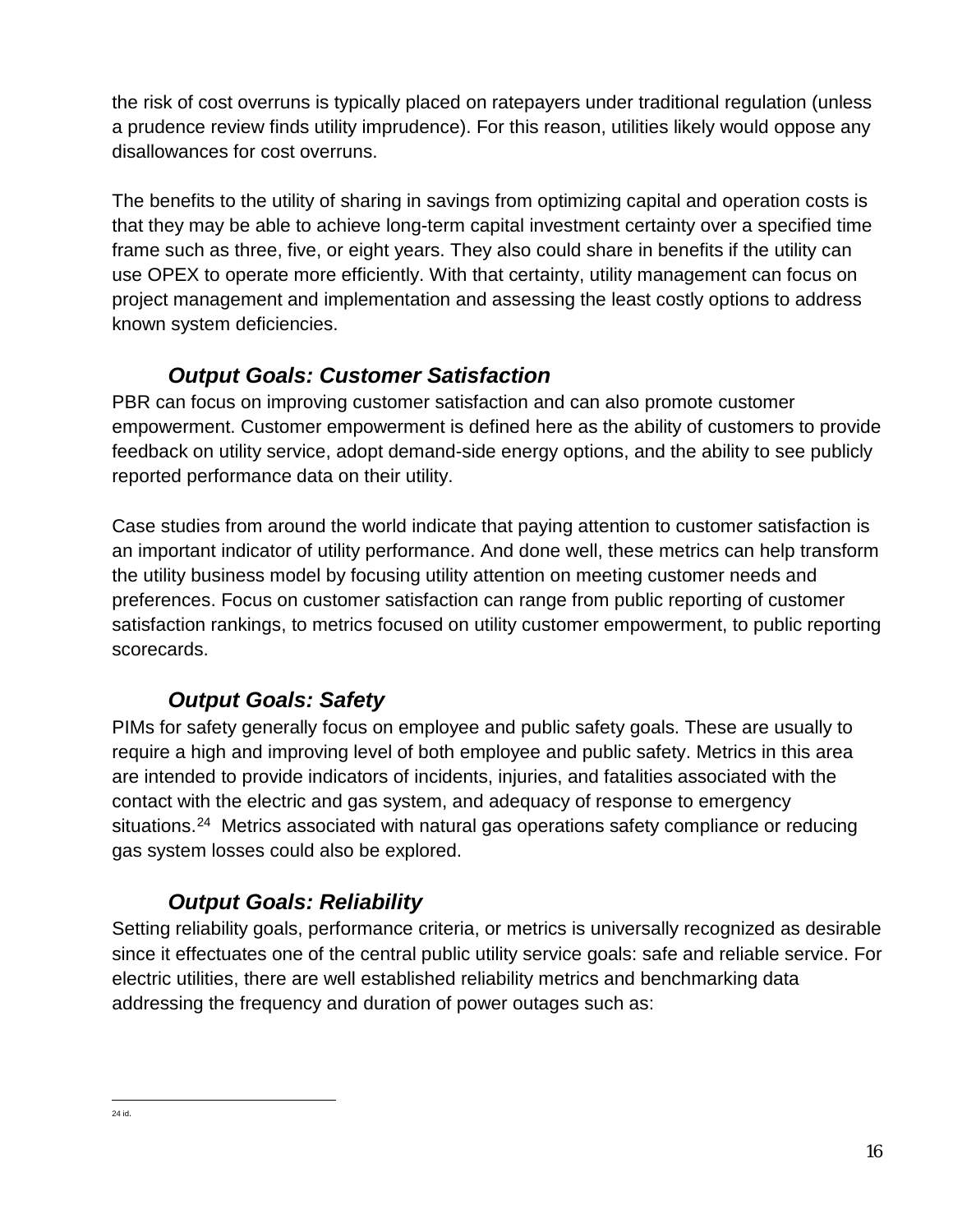SAIFI – System Average Interruption Duration Index – The average number of service interruptions a customer served by the utility would expect to endure in a given year.

 $SAIFI = \frac{sum of all customer interruptions}{total number of customer served}$ 

SAIDI – System Average Interruption Frequency Index – The average duration (minutes) of service interruptions a customer served by the utility would expect to endure in a given year.

 $SADI = \frac{sum\ of\ all\ customer\ intervention\ durations}{total\ number\ of\ customer\ served}$ 

CAIDI – Customer Average Interruption Duration Index – The average time it takes the utility to restore service (minutes) after an outage has occurred on the system.

 $CAIDI = \frac{sum\; of\; all\; customer\; interruption\; durations}{total\; number\; of\; customer\; interventions} = \frac{SAIDI}{SAIFI}$ 

Governor Snyder has established goals for these reliability metrics to improve electric distribution reliability in the state.

Even with these and other established industry metrics, defining the precise incentive or penalties, and performance criteria can be difficult. It is important to ensure that customers receive reasonable value and return on reliability investments. There is a point of diminishing returns with respect to reliability investments. Low cost reliability improvements are certainly worth pursuing, whereas expensive reliability improvements should be weighed to consider whether consumers really desire to pay those costs to obtain the reliability benefits gained.

#### *Output Goals: Environmental Impact*

<span id="page-16-0"></span>Michigan's 2016 energy laws provided a framework to transition to cleaner sources of electricity. Michigan is also known as a technological and industrial innovator. The breadth of advanced energy technologies being developed and deployed makes tracking any one set of technologies a significant challenge. But this does not mean that regulators cannot set up accommodating utility structures to integrate advanced technologies into Michigan's grid and resource planning and investments. Such alternatives could present new least-cost solutions that benefit not only individual customers, but all utility customers.

The challenge is to set up a flexible performance-based structure that encourages utilities, third-party providers, and customers to move toward environmentally beneficial and leastcost solutions whether those are traditional investments or more distributed options owned by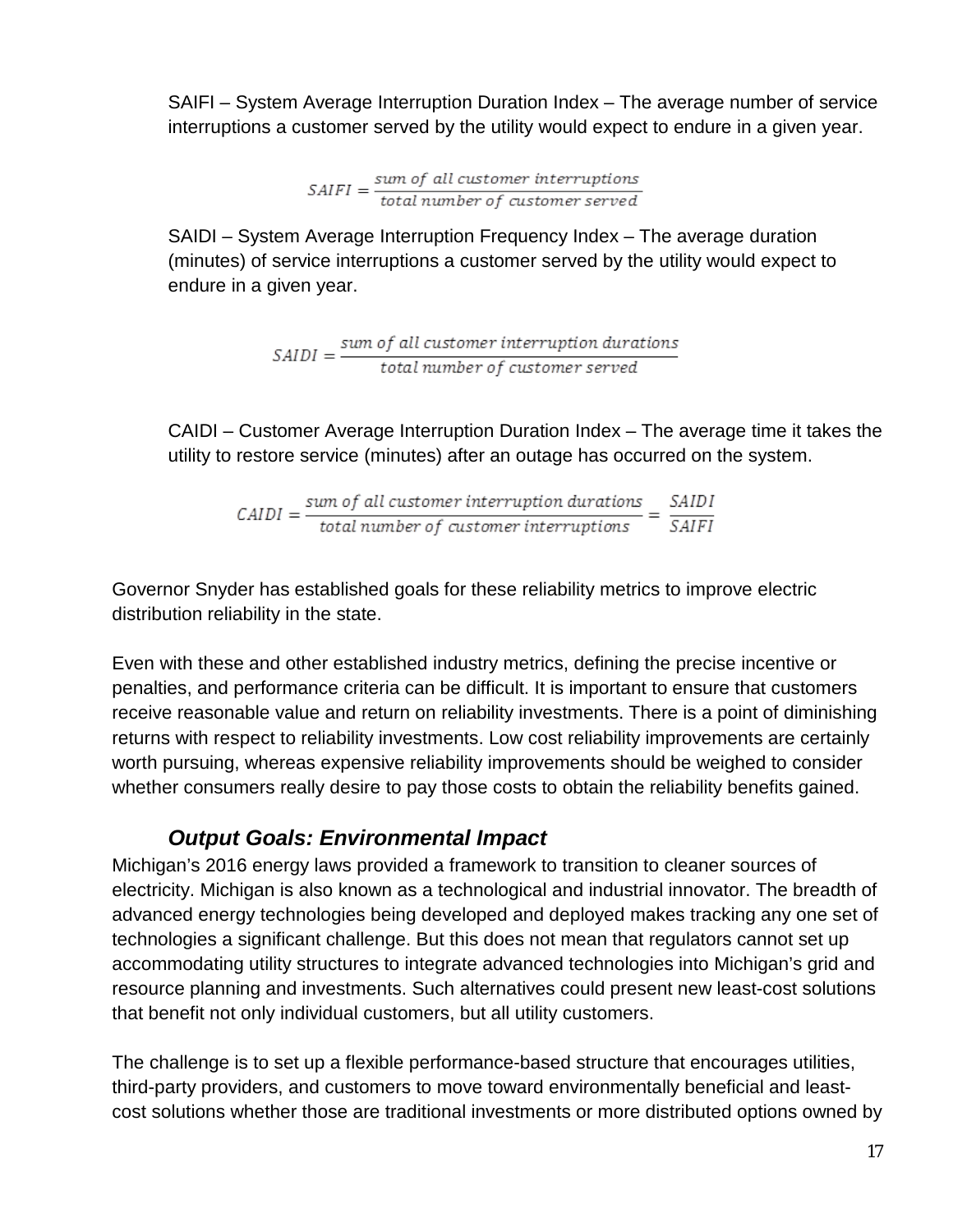the utility, third party, and/or the customer. With advanced technologies entering the market and quickly evolving in terms of cost and capabilities, it is almost impossible to determine cost-effectiveness in advance. But regulatory structures can create "facilitated competition" space where utilities are rewarded for acquiring competitively bid services that reduce overall system costs. Most advanced customer-site resources (excepting distributed fossil generators) will have an environmentally beneficial effect so it is possible to focus on achieving the least-cost set of distributed solutions and comparing those to a set of energy infrastructure upgrade costs.

#### *Output Goals: Social Obligations*

<span id="page-17-0"></span>It is important for the regulator to be able to assess impact on low-income and vulnerable customers, and to correspondingly assess utility response to low-to-moderate income impacts. PBR and specific PIMs focused on these areas can help the regulator, the utility, and other stakeholders address and empower this segment of the population. The primary question with PBR schemes that is often raised by low-income and other consumer advocates, is how to craft incentives that force meaningful utility action in exchange for reasonable, but not excessive, revenues.<sup>[25](#page-17-2)</sup> There are two components to metrics in this area:

- 1. Protection of low-income customers and attention to payment method options, disconnection rates, prepayment meters, etc.
- 2. Customer empowerment that enables vulnerable customers to pro-actively manage their consumption and make energy bills more affordable.

#### *Multi-Year Rate Plans*

<span id="page-17-1"></span>The MPSC was also charged by law to evaluate methods to increase the time between rate cases with a view to encourage utility investments having extended payback periods and that promote cost efficiency. Multi-year rate plans, a first effort at PBR, were first used in in the 1980s for railroads, telecommunications, and other industries facing competition and changing demand, and were introduced for U.S. electric utilities in the 1990s. The purpose of these plans was to motivate efficient operations and thus low-cost service while maintaining reliability and customer service. Traditional cost-of-service regulation essentially assumes that sales growth is a predictor of cost growth. To address this, PBR is often explicit in allowing utilities to earn higher profits if they become more efficient by cutting cost and continuing to provide quality service.<sup>26</sup> The PBR construct to control costs is to set utility revenue over a number of years and then allow the utility to retain all or some portion of cost savings resulting from efficiency gains. The utility has a potential gain to increase earnings and also takes on the risk that it can operate more efficiently. Multi-year rate cases are nearly always negotiated in settlements with utilities, so any inherent risks in a negotiated

<span id="page-17-2"></span>25 Thompson, A. (2016). Protecting Low-Income Ratepayers as the Electricity System Evolves. Energy Bar Association. Retrieved from[: http://eba-net.org/sites/default/files/18-265-305-](http://eba-net.org/sites/default/files/18-265-305-Thompson%20-%20FINAL_0.pdf) [Thompson%20-%20FINAL\\_0.pdf](http://eba-net.org/sites/default/files/18-265-305-Thompson%20-%20FINAL_0.pdf)

<span id="page-17-3"></span><sup>26</sup> Regulatory Assistance Project. (2000). Performance-Based Regulation for Distribution Utilities. Montpelier, VT: The Regulatory Assistance Project. Retrieved from:

http://www.raponline.org/wp-content/uploads/2016/05/rap-performancebasedregulationfordistributionutilities-2000-12.pdf, p. 35.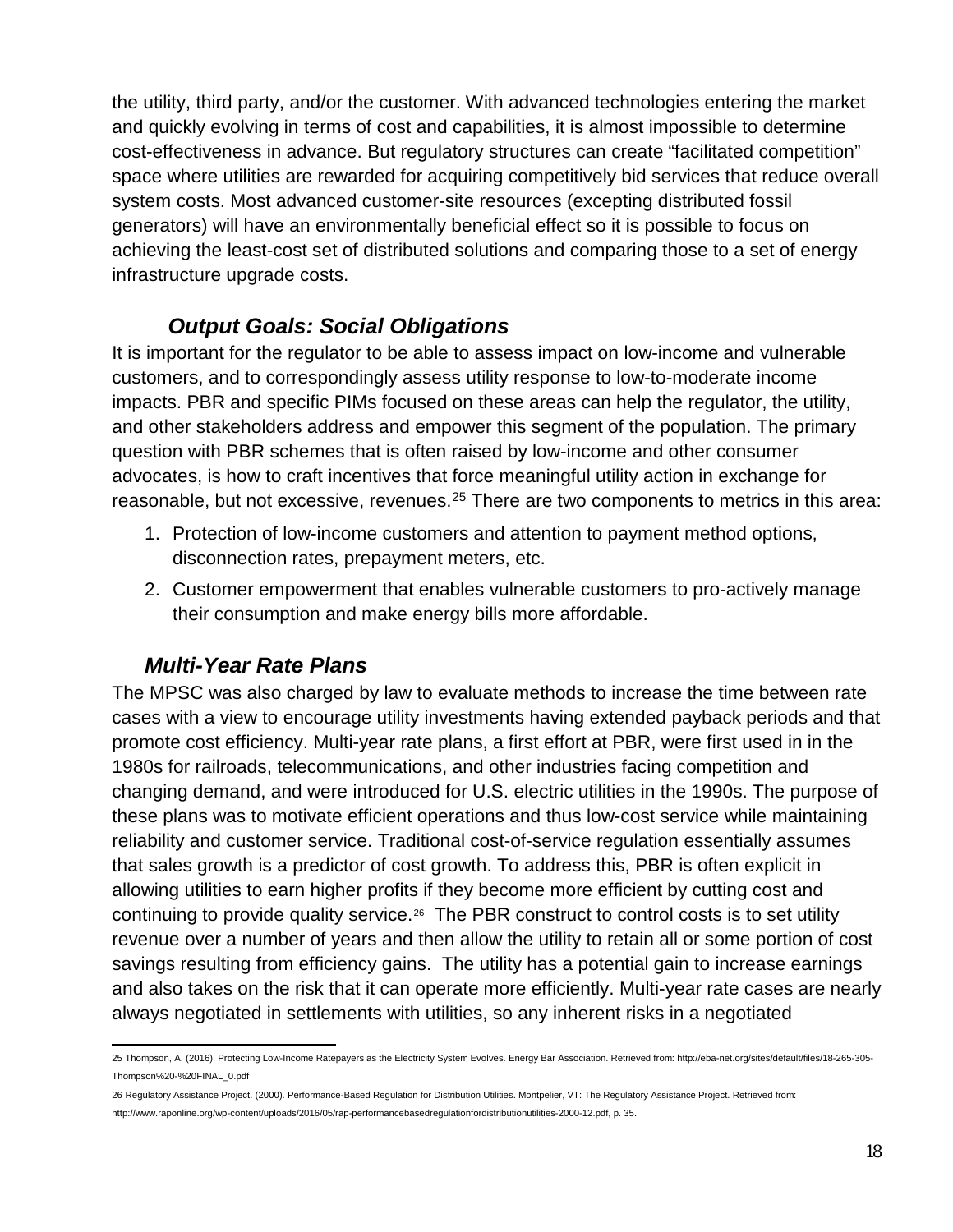settlement are ones that the utility believes are reasonable in comparison to the potential gain. The Commission has examined multi-year rate plans in other states as required. Please refer to Appendix E.

PBR over multiple years should be based on projections of costs, revenues, inflation and productivity in the future. PBR focused on cost control often takes the form of a multi-year rate plan, with various mechanisms: productivity indexes, attrition relief mechanisms, earning sharing mechanisms and PIMs. Without those mechanisms being in place, and without earnings sharing mechanisms, multi-year rate plans could fail to achieve cost-control incentives and fail to encourage increased utility productivity.<sup>[27](#page-18-1)</sup>

The MPSC could test whether PIMs can be used to extend the period between general rate cases. In doing so, it would be necessary to utilize a diverse set of target performance mechanisms allowing for both positive incentives (rewards for good performance) and negative incentives (for unacceptable performance). At a minimum, such PIMs would address known potential issues arising out of multi-year rate setting periods, such as reduced customer service and service quality that are well established as issues in many other jurisdictions using multi-year rate plans.

Prudent PBR design in the U.K. and other U.S. States has recognized the need for a symmetric mix of incentives, both positive and negative, to ensure utilities continuously perform in a manner warranting annual rate increases absent the direct regulatory review that occurs in single year rate cases prior to a rate increases being granted. The mixture of incentives that can enhance well-established and time tested traditional regulation is different for the priorities of each jurisdiction.

#### *Public Reporting Mechanisms*

 $\overline{a}$ 

<span id="page-18-0"></span>Public reporting obligations, such as tracking specific performance criteria and metrics that are important for Michigan's regulatory goals, are a way to build experience with performance metrics prior to attaching rewards or penalties. The benefit of a public report-only metric is that regulators and utilities can implement performance metrics without attaching financial awards to gain experience and training as the performance metrics are fine-tuned. The establishment of a reporting obligation communicates the importance of that performance criteria and metric to the utility, stakeholders, and the public.

The requirement that utilities track, analyze, and report specific information can encourage different utility behavior, assist in establishing incentives attached to some or all of the metrics, and provide transparency which may allow other stakeholders to interact in more predictable ways with the utility that are important for supporting third-party energy service

<span id="page-18-1"></span><sup>27</sup> Lowry, M., Woolf, T., and Schwartz, L. (2016). Performance-Based Regulation in a High Distributed Energy Resources Future. Berkley, CA: Lawrence Berkley National Lab. Retrieved from: https://emp.lbl.gov/sites/all/files/lbnl-1004130.pdf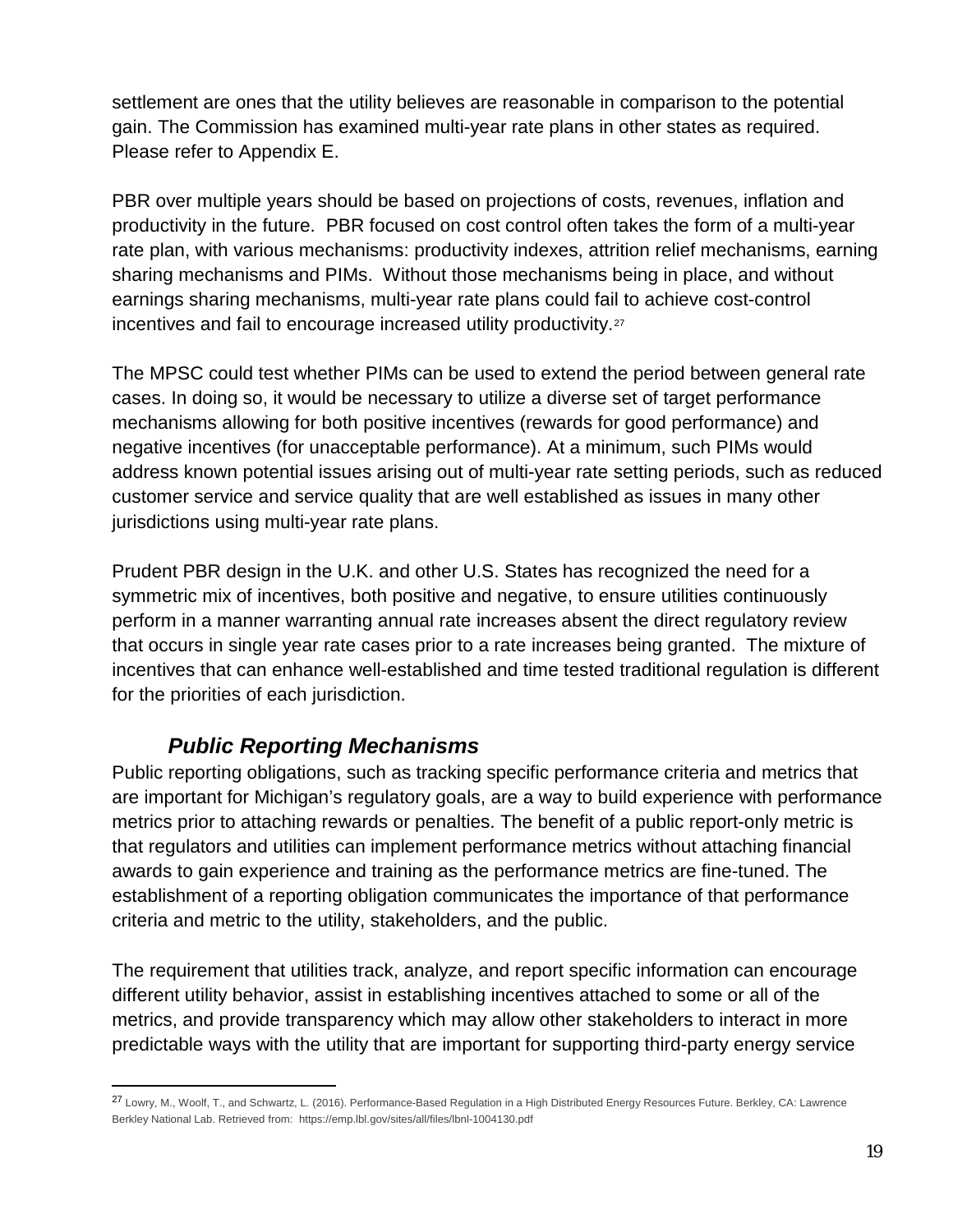businesses and customer investments in on-site generation, demand response, or energy waste reduction. Some of the above-mentioned PIMs could first be instituted as public reporting only measures. Additional options Michigan might consider for a public tracking metric include progress on green pricing programs and on-bill financing.

#### **Green Pricing:**

<span id="page-19-0"></span>Under Public Act 342, electric utilities must offer customers the option to participate in a voluntary green pricing program. Under this law, customers can specify the amount of electricity provided to the customer that will be generated from renewable energy. Utilities submitted proposed green pricing programs, which are under Commission review based on criteria such as:

- 1. Whether different customer preferences or objectives are met;
- 2. How program costs are calculated;
- 3. How much of fees go to marketing and administration; and
- 4. Whether the program is based on cost-of-service principles.

A public tracking metric or metrics, based on survey results of customers enrolled in the green pricing programs, could help the Commission and utilities identify whether customer objectives and preferences are being met, and make clarifications or improvements.

#### **On-Bill Financing:**

<span id="page-19-1"></span>Under the new energy law, rate-regulated utilities may offer residential customers the option to finance home energy improvement projects, and the ability to pay off the costs of those projects on their utility bill. The Commission is working with utilities and other interested parties to create a framework for such "on-bill financing" programs. A public tracking metric could be developed as part of this framework to enable the Commission and utilities to track the number of improvement projects that use on-bill financing, customer savings, and feedback from customers on various the utility offerings and implementation of this option.

# <span id="page-19-3"></span><span id="page-19-2"></span>**Potential Applicability of Broad-Based PBR in Michigan**

## *RIIO as Applied in the UK Would Not be Appropriate for Michigan under Existing Market Structure*

The RIIO incentive structure now in place in the UK is an evolution from the regulatory framework that was in place before it, called RPI-X. RPI-X was itself an incentive-based regulatory scheme, focused primarily on price and revenue caps. RIIO is a regulatory evolution building on experience and lessons learned from many years of utilizing incentive regulation in the UK's utility sector. UK regulators made improvements over the course of many years to result in the broad-based incentive PBR model now in place. The multi-year regulatory review prior to finalization of RIIO as well as its incremental implementation were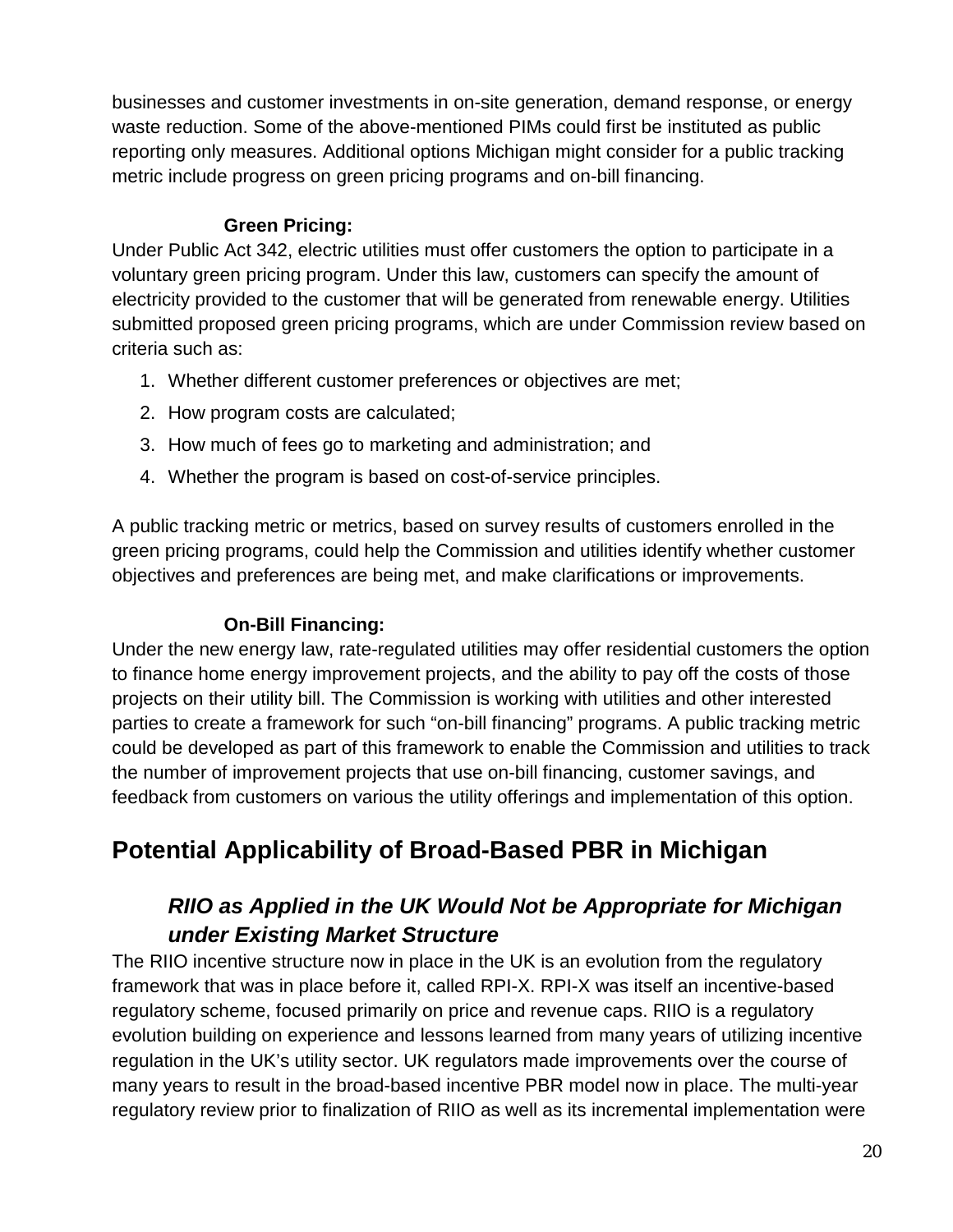critical to building stakeholder support for the reforms.<sup>[28](#page-20-0)</sup> The prior projections of efficient future costs were an essential element of RIIO and would require a modeling and economic projection ability beyond that currently in use in setting rates in any U.S. jurisdiction. If Michigan were to move toward a similarly ambitious performance incentive regime it would likely require a similar regulatory review and stakeholder engagement over a multi-year timeframe.

Though the comprehensive RIIO process in full form is likely unrealistic for Michigan to pursue, there are some lessons learned from RIIO that could be applicable here. First, the UK regulators' initial focus on cost control resulted in regulated firms cutting back on customer service, reliability, and service quality to achieve maximum cost savings. Regulators corrected this by implementing incentive mechanisms that focused on customer service and service quality. Second, UK regulators learned that cost cap regulation was not producing the kinds of consumer savings they desired and implemented shared-savings mechanisms to balance utility and customer benefit. These types of incentive design features are ones that Michigan could consider in a PBR scheme, even if not as broad-based a regulator apparatus as RIIO.

In undertaking RIIO, UK regulators recognized the need for substantial new capital investment in the utility system to replace aging infrastructure and maintain reliability and grid services. They also recognized that the investment in the existing grid could not consist simply of a one-for-one replacement of retiring assets if decarbonization goals were going to be met. Thus, the regulators set innovation as one of the primary goals for incentives in RIIO. Several innovation rewards were created including competitive awards for innovative proposals to improve environmental performance of distribution networks and an annual competition to fund up to 90% of costs for large-scale projects that demonstrate environmental benefits. There are a variety of approaches that Michigan could take from RIIO in this area, including PIMs (incremental increase in return on base revenue) or monetary rewards for innovative projects or for replacing aging infrastructure with new, decentralized technologies. Michigan's traditional leadership in the automobile industry may also lend itself to innovation in integration platforms for utility- or aggregator- models for EV charging linked to modern distribution system investments.

As discussed earlier, the differences between the electricity industry structure in the UK and Michigan could make some of the UK approaches difficult to replicate. The "unbundled" nature of the electric industry in the UK with generation separate from transmission and distribution contributes to the difficulty regulators there face in achieving environmental goals. This structure means that UK regulators oversee network distribution companies but have little authority over the sources of electricity supply, or how end-use consumers behave. As a result, much of RIIO's environmental incentives are focused on encouraging network

 $\overline{a}$ 

<span id="page-20-0"></span><sup>28</sup> Guarini Center's (NYU/Law) January 2015 report to the New York Public Service Commission.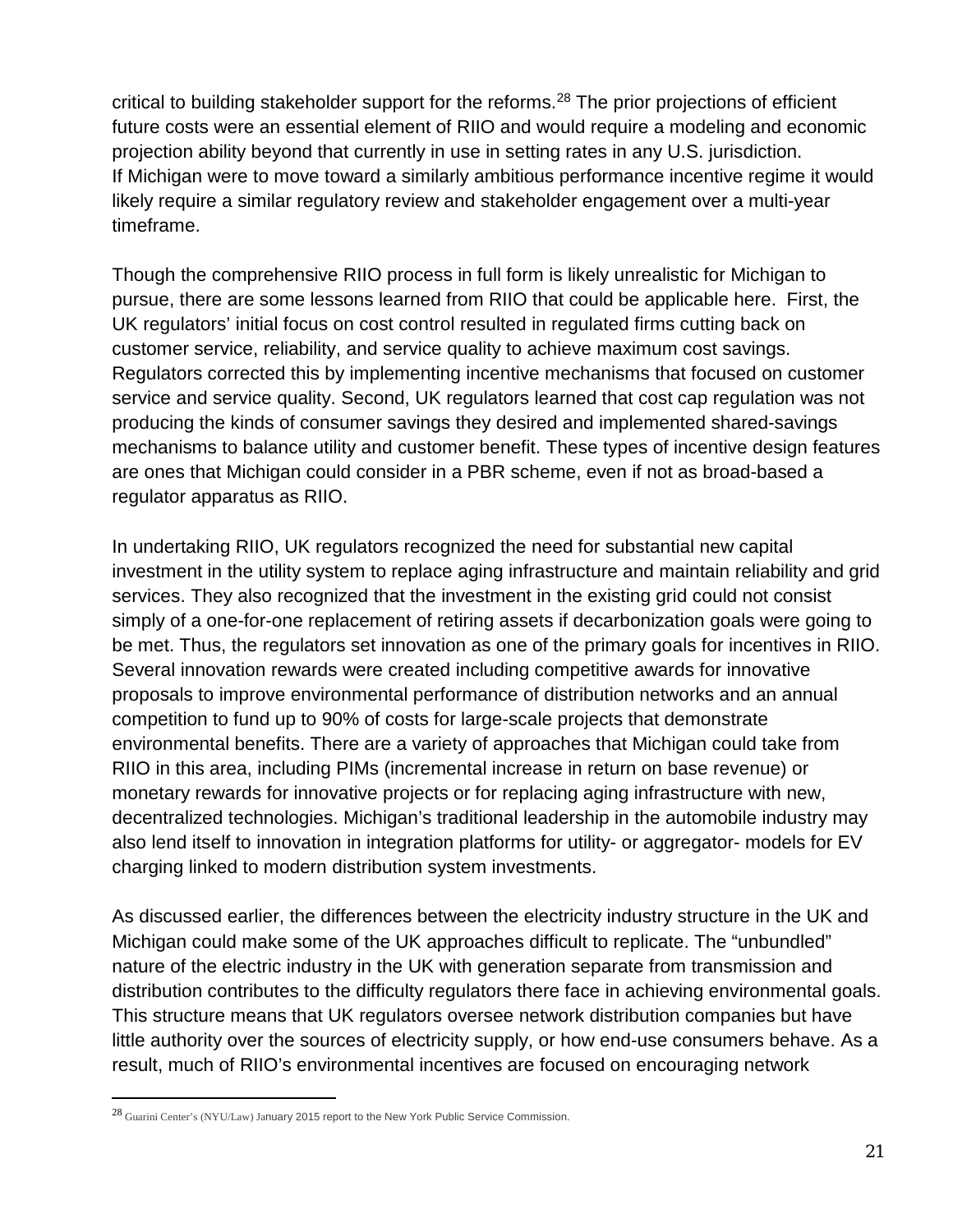companies to take measures that reduce environmental impacts, but does not hold network companies accountable for a low-carbon transition. This is one potential shortcoming that need not exist in vertically integrated states like Michigan where utilities have more direct control over the generation fleet and therefore the environmental attributes associated with electricity supply.

## *Pros and Cons of Different Approaches and Conditions for Successful Implementation*

<span id="page-21-1"></span><span id="page-21-0"></span>Stand-alone PIMs are not prohibited under Michigan's current regulatory framework. They are available ratemaking tools as long as rates remain just and reasonable. Some PIMs, such as cost trackers, are already a part of the regulatory framework. Trackers, an accounting of specific costs for recovery in the next rate case or on top of approved rates, have been used in a limited manner in Michigan in recent years. Trackers can be used to track and reconcile specific types of expenses or investments. Trackers can reduce regulatory lag and provide certainty on an approved investment strategy that could increase cost efficiencies through material procurement and better workforce planning. The use of trackers, such as uncollectible expense equalization mechanisms, have been tested at the Court of Appeals and validated as an appropriate ratemaking tool under Michigan's regulatory framework. In re Application of Consumers Energy Co., 279 Mich. App. 180 (2008). Trackers are currently in place for utilities' natural gas main pipeline replacement programs to accelerate the replacement of at risk pipe made of vintage materials. Another example of a PIM available under the current statutory scheme is a revenue decoupling mechanism (RDM). RDMs are available for gas utilities; for electric utilities the statute limits RDMs for companies with fewer than one million customers. Power supply cost recovery (PSCR) and gas cost recovery (GCR) mechanisms (where fuel and purchased power costs which are estimated in a plan and trued-up through a separate reconciliation under the law) are similar to a PIM and permissible under the current regulatory framework.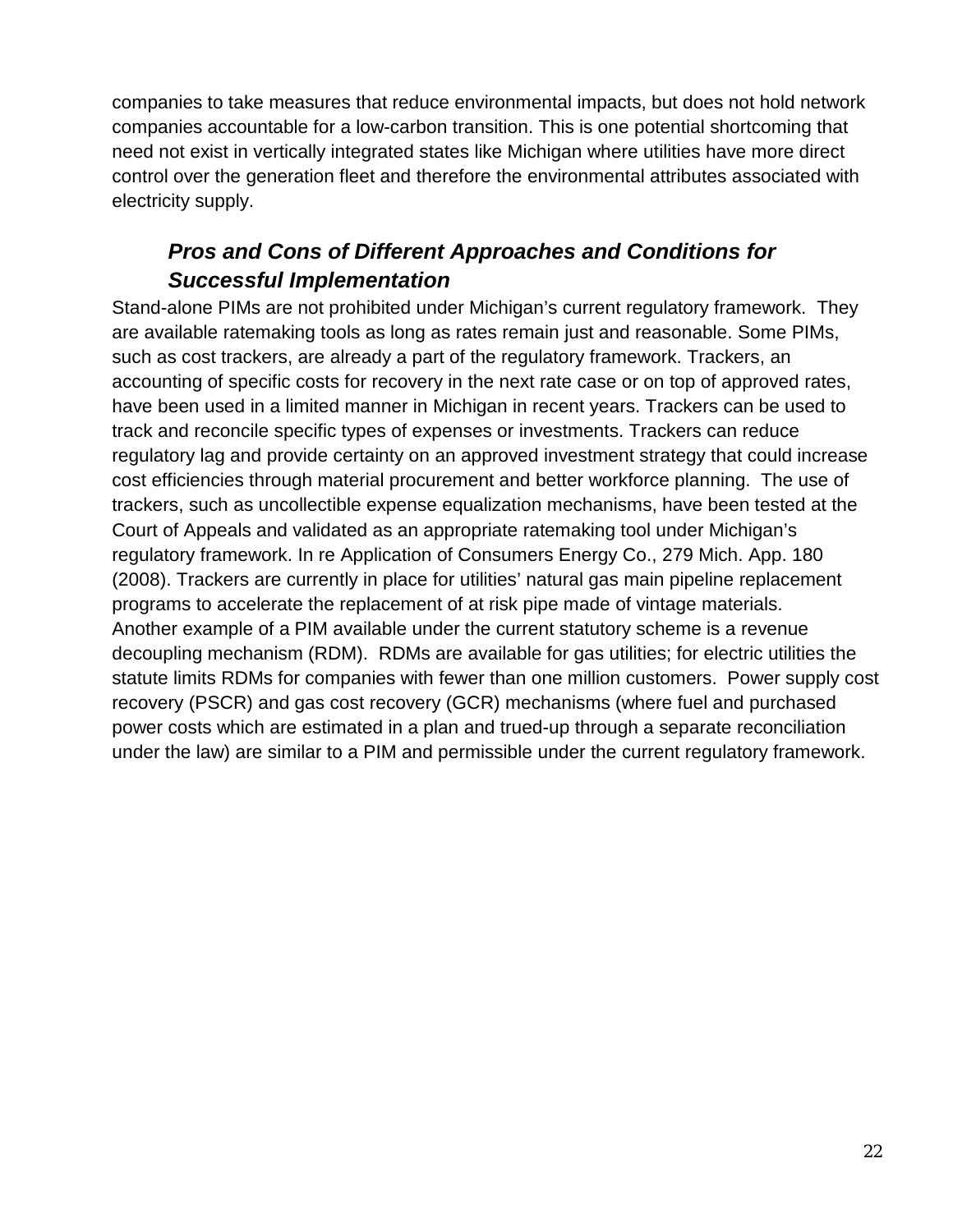# **Summary and Recommendations**

This report examines PBR systems that have been implemented across the United States and in other countries. The majority of states have maintained, at least in large part, the traditional cost-of-service ratemaking structure. This structure, which dates from the late 1800s, has evolved over time to meet emerging issues, such as changing economic conditions, the growth of wholesale energy markets, aging infrastructure, and evolving consumer needs. This evolution continues today, with the introduction of advanced technologies in the utility industry, the potential for expanding renewable and distributed generating resources, and enhanced focus on reliability and grid resilience. States that have implemented some form of PBR have also retained cost-of-service regulation as a foundation.

The Commission's review of PBR mechanisms indicates that they can be used to augment the existing cost-of-service approach provided that they are tailored to the specific requirements associated with utility regulation in Michigan. The Commission is mindful that Michigan courts have repeatedly held that the "PSC's power to fix and regulate rates does not carry with it, explicitly or implicitly, the power to make managerial decisions." Detroit Edison v Michigan Public Service Commission 221 Mich App 370, 386 (1997). Consequently, any PBR program must distinguish between the Commission's regulatory authority to set rates and the utility's managerial decision-making powers. Notwithstanding, it is clear that how rates are set – whether through traditional regulatory methods or PBR – provides strong incentives that affect utility investments and behavior. Integrating forms of PBR into the existing cost-of-service regulatory model could help utilities and regulators adapt to potentially profound changes affecting the energy industry. A variety of approaches are available.

Multi-year rate plans, for example, build on the foundation of cost-of-service regulation by providing incentives for cost-control to the utility. PBR also has the potential to enhance customer satisfaction through public reporting metrics on various measures of customer satisfaction. PIM's for demand response, shared-saving approaches, and approaches to optimize overall capital expenditures and operating costs could complement Michigan's existing regulatory model if carefully designed and implemented to ensure ratepayers receive the benefits of enhanced utility performance. PBR can also be used to encourage "non-wires" alternatives, which may in certain applications be more cost-effective than traditional utility capital investments in transmission or distribution upgrades such as a new substation. In any event, well-designed PBR should include both positive incentives (rewards for good performance) and negative incentives (for unacceptable performance such as reduced customer service and service quality) in order to improve utility performance.

The Commission will continue to explore whether diverse PBR approaches facilitate the